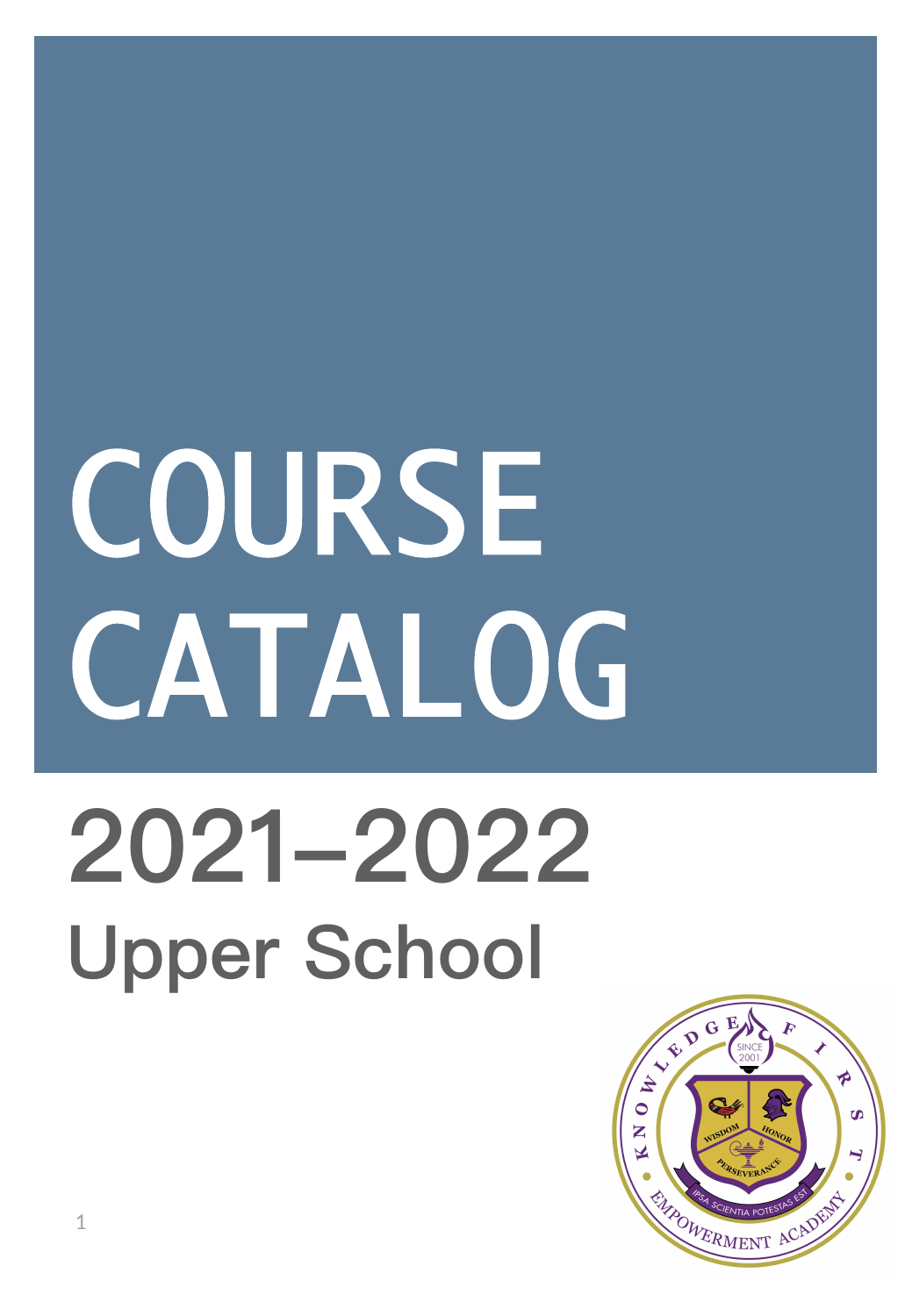# **College Preparatory**

Our academic program supports the Schools' mission statement by presenting a rigorous, college-preparatory curriculum that encourages students to think independently, learn collaboratively and communicate effectively.

Our academic program fosters thinkers who learn and understand traditional and emerging disciplines, master skills essential to achievement in college and beyond, and embody vital attitudes and qualities of mind including curiosity, love of learning, and a commitment to what is right and true.

## **Advanced Placement**

These courses are designed to challenge students to pursue their studies in greater depth and at an accelerated pace. Intense independent study, research, analysis, and critical thinking characterize courses at this level. In Advance Placement courses, structured on the standards of the College Entrance Examination Board (CEEB), teachers and students operate on the assumption that many juniors and seniors can complete college level courses in secondary school. Upon completion of these courses, students are expected to take the Advanced Placement examinations. A score of three or better out of five is considered a passing score.

Credit is awarded by colleges and universities according to their individual school policy. To be admitted to AP classes students must be approved by an AP instructor and must meet the requirements specified in individual course descriptions.

Across KFEC's curriculum, we emphasize creative thinking and problem solving over rote memorization, instilling skills and habits of mind essential for success in college and beyond. KFEC students develop as master learners—knowing how to address problems, ask the right questions and use a variety of resources to articulate and test their own answers prepared for the road ahead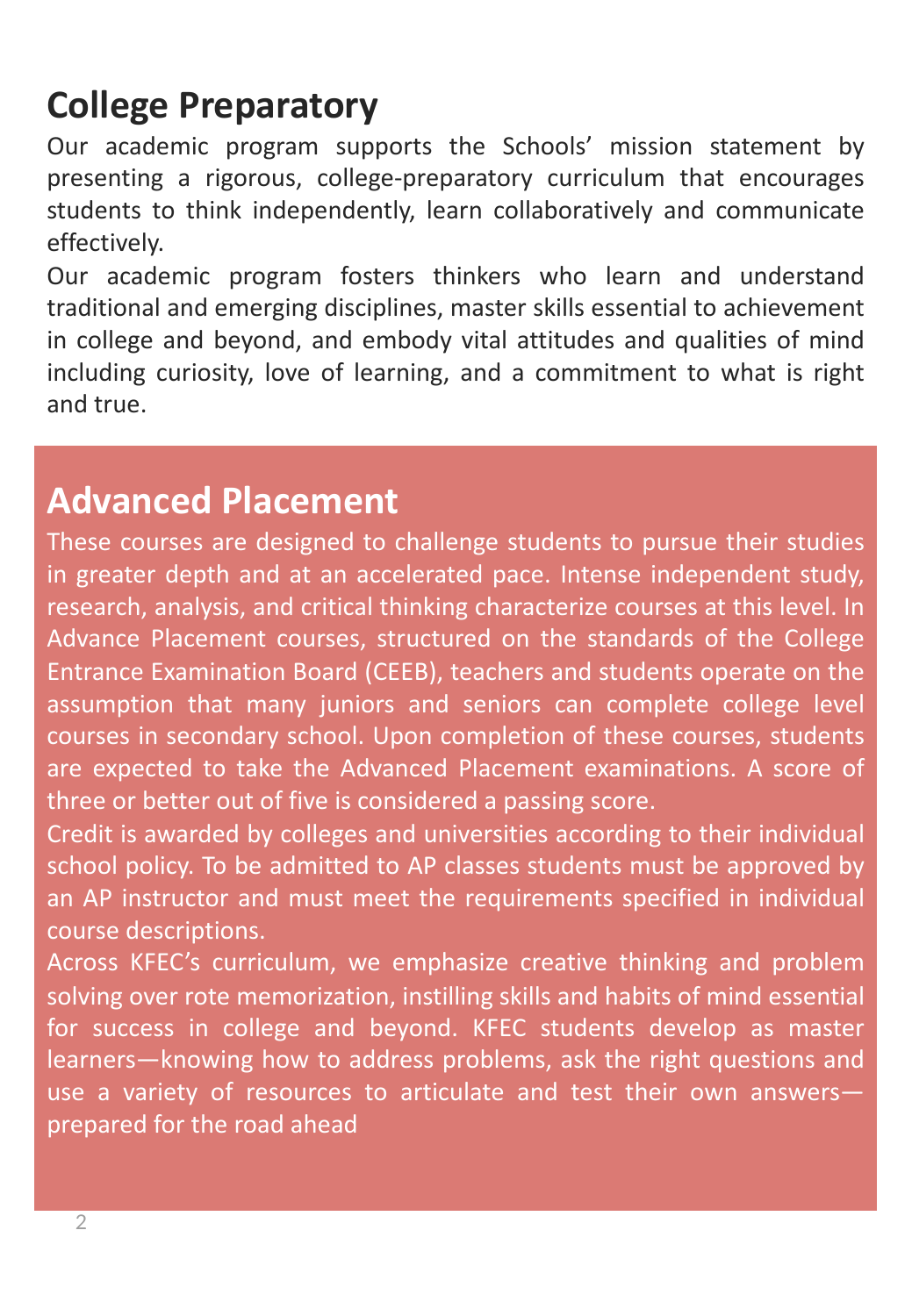## **Graduation Requirements**

The KFEC require a minimum of 24 credits for graduation, as described in the table below. Because a majority of KFEC students apply to schools in the University of California (UC) system, we aim to ensure that each of our students meets UC admission requirements (see the fourth column of the table) and that all of our courses are UC approved. For students who seek admission to a highly selective college, our recommendations are displayed in the second column of the table. Students are allowed to take Advanced and/or AP courses beginning in the junior year with the exception of mathematics courses which may be taken earlier.

| <b>Subject</b>     | <b>KFEC</b><br><b>Graduation</b><br><b>Requirements</b> | For admission to a<br>highly selective<br>college, we<br>recommend | <b>University of</b><br><b>California Admission</b><br><b>Requirements</b>                                                                  |
|--------------------|---------------------------------------------------------|--------------------------------------------------------------------|---------------------------------------------------------------------------------------------------------------------------------------------|
| a. English*        | 4 credits                                               | 4 credits                                                          | 4 credits required in<br>English                                                                                                            |
| b. Social Studies* | 4 credits                                               | 4 credits                                                          | 2 credits required in<br>History-Including<br>one year of U.S.<br>History AND one<br>credit of world<br>history, cultures, and<br>geography |
| c. Mathematics*    | 4 credits                                               | 4 credits                                                          | 3 credits required<br>4 credits<br>recommended                                                                                              |
| d. Science*        | 3 credits                                               | 4 credits                                                          | 2 credits required;<br>3 credits<br>recommended at<br>least two of: Biology,<br>Chemistry, and<br>Physics                                   |
| e. World Languages | 2 credits                                               | 4 credits                                                          | 2 credits required; 3<br>credits recommended<br>Two credits of the<br>same language                                                         |
| f. Arts            | 1 credits                                               | 2 credits                                                          | 1 credit required                                                                                                                           |
| g. Electives       | 6 credits                                               | It depends on the<br>major                                         | 1 credit required**                                                                                                                         |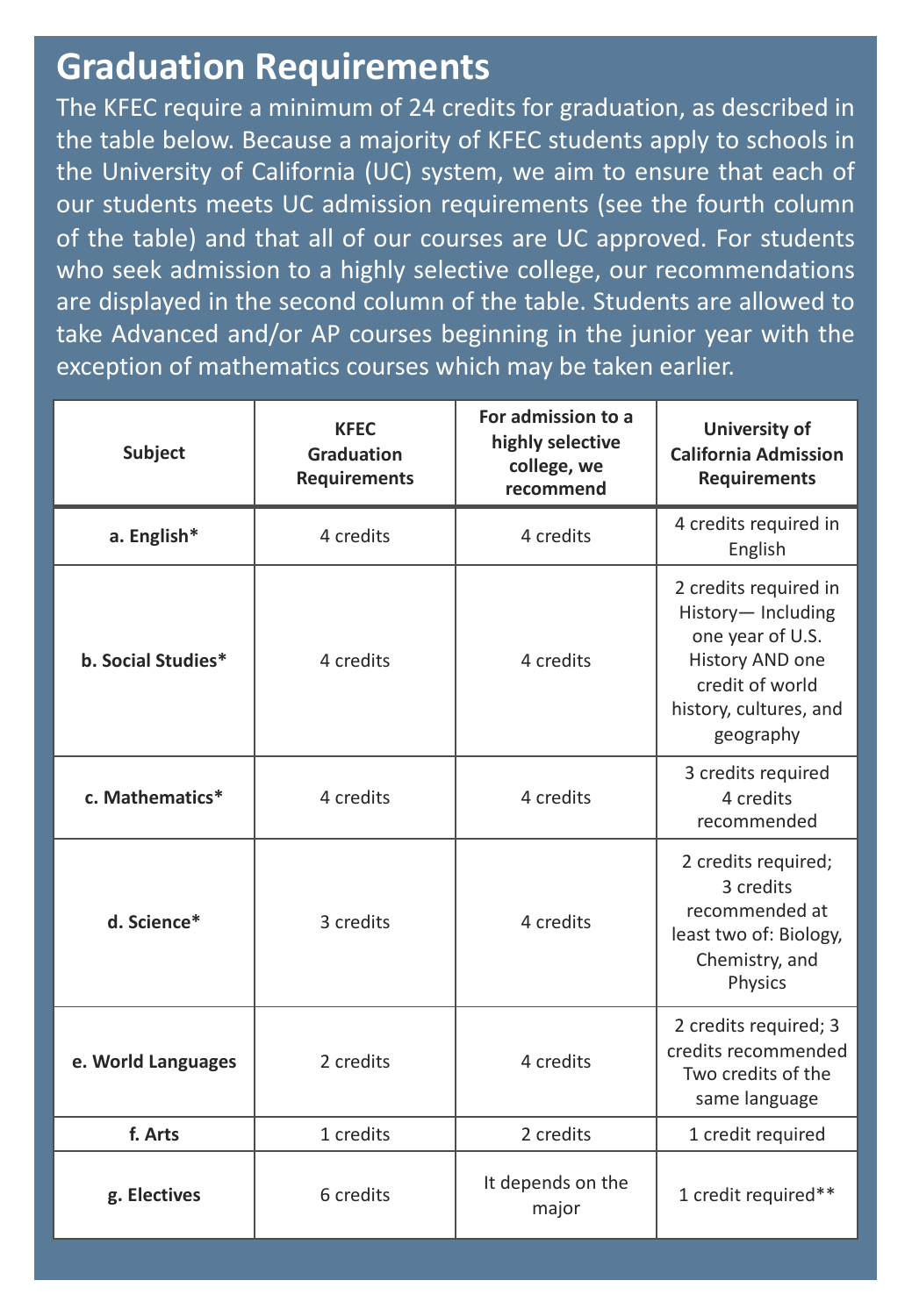#### **GRADE REPORTS**

The official grades of record for graduation credit are recorded on the student's transcript. The following grade scale will be used.

#### UC GPA:

- California applicants must earn at least a 3.0 GPA and nonresidents must earn a minimum 3.4 GPA in all "a-g" or collegepreparatory courses to meet this requirement.
- Convert the grades earned in all "a-g" courses completed between summer after 9th grade through summer after 11th grade to grade points:  $A=4$  points,  $B=3$  points,  $C=2$  points,  $D=1$ points. Pluses and minuses don't count.
- An extra point for advanced course, with a maximum of 8 points between 10th and 11th grades. Grades of D or F in an advanced course do not earn an extra point.

| <b>Letter</b><br>Grade | <b>Numerical</b><br><b>Value</b> | <b>Unweighted GPA</b> | <b>Weighted GPA</b> |
|------------------------|----------------------------------|-----------------------|---------------------|
| $A+$                   | 97-100                           | 4.0                   | 5.0                 |
| A                      | 93-96                            | 4.0                   | 5.0                 |
| $A -$                  | 90-92                            | 3.7                   | 4.7                 |
| $B+$                   | 87-89                            | 3.3                   | 4.3                 |
| B                      | 83-86                            | 3.0                   | 4.0                 |
| <b>B-</b>              | 80-82                            | 2.7                   | 3.7                 |
| $C+$                   | 77-79                            | 2.3                   | 3.3                 |
| $\mathsf{C}$           | 73-76                            | 2.0                   | 3.0                 |
| $C -$                  | 70-72                            | 1.7                   | 2.7                 |
| D+                     | 67-69                            | 1.3                   | 1.3                 |
| D                      | 63-66                            | 1.0                   | 1.0                 |
| D-                     | 60-62                            | 0.7                   | 0.7                 |
| F                      | <b>Below 60</b>                  | $\boldsymbol{0}$      | $\boldsymbol{0}$    |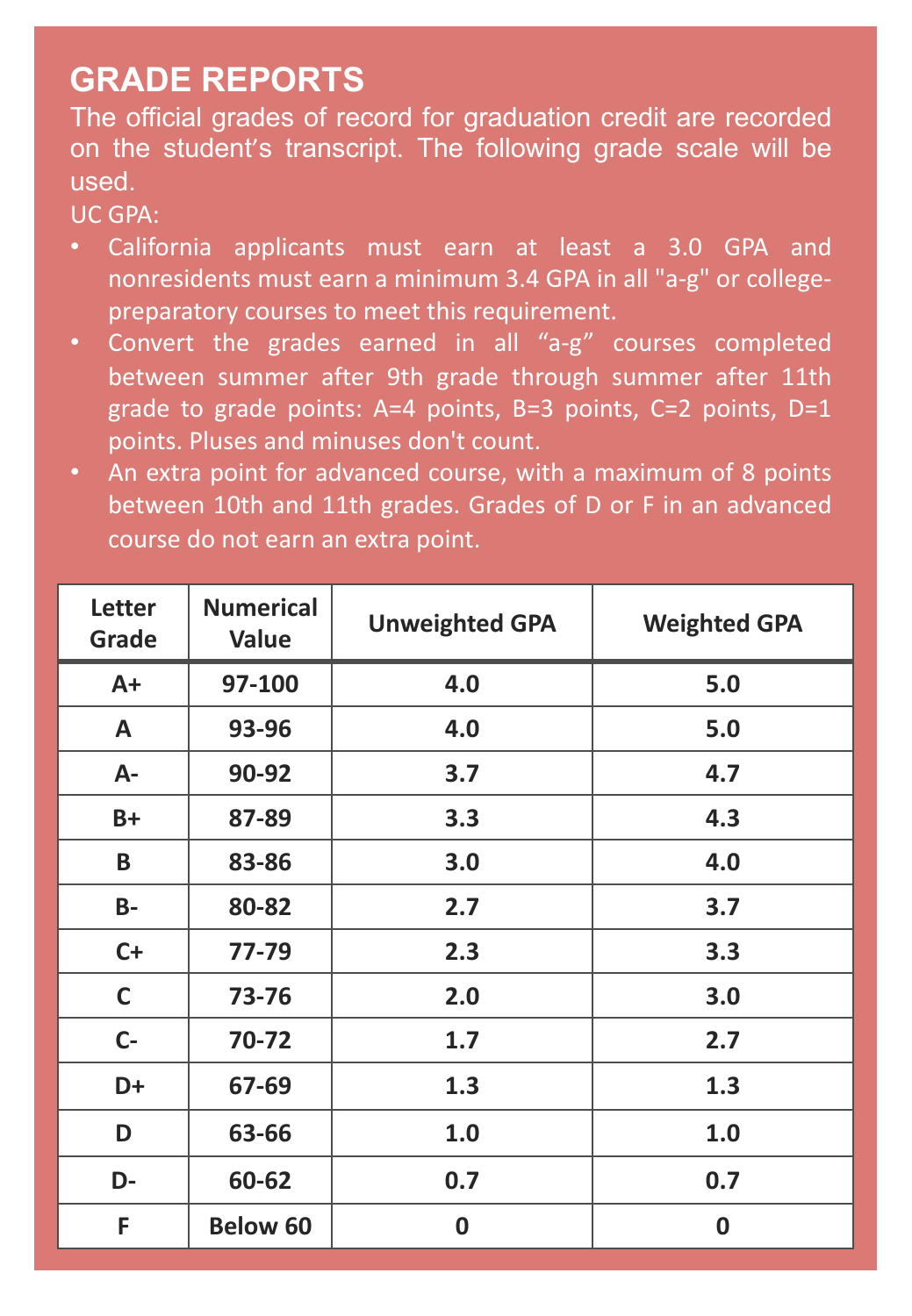## **Sample Programs of Study**

The next two pages illustrate the standard and most challenging course offerings available in each department at each grade level. Some students choose courses only within the standard program, while others select a balance of standard and most challenging offerings. the exception of mathematics courses which may be taken earlier.

| <b>Subject</b>         | A standard program   | <b>Most challenging</b><br>program |
|------------------------|----------------------|------------------------------------|
| <b>English</b>         | English 9            | English 9                          |
| <b>Social Studies</b>  | <b>World History</b> | <b>World History</b>               |
| <b>Mathematics</b>     | Algebra 1 / Geometry | Algebra 2                          |
| <b>Science</b>         | <b>Biology</b>       | <b>Biology</b>                     |
| <b>World Languages</b> | Spanish 1            | Spanish 1                          |
| <b>Arts</b>            | Arts                 | Arts                               |

#### **9th Grade**

## **10th Grade**

| . Subject              | A standard program | <b>Most challenging</b><br>program |
|------------------------|--------------------|------------------------------------|
| <b>English</b>         | English 10         | English 10                         |
| <b>Social Studies</b>  | <b>US History</b>  | <b>US History</b>                  |
| <b>Mathematics</b>     | Algebra 2          | <b>Pre-Calculus</b>                |
| <b>Science</b>         | Chemistry          | Physics & Chemistry                |
| <b>World Languages</b> | Spanish 2          | Spanish 2                          |
| <b>Arts</b>            |                    | Arts                               |
| <b>Electives</b>       | <b>Electives</b>   |                                    |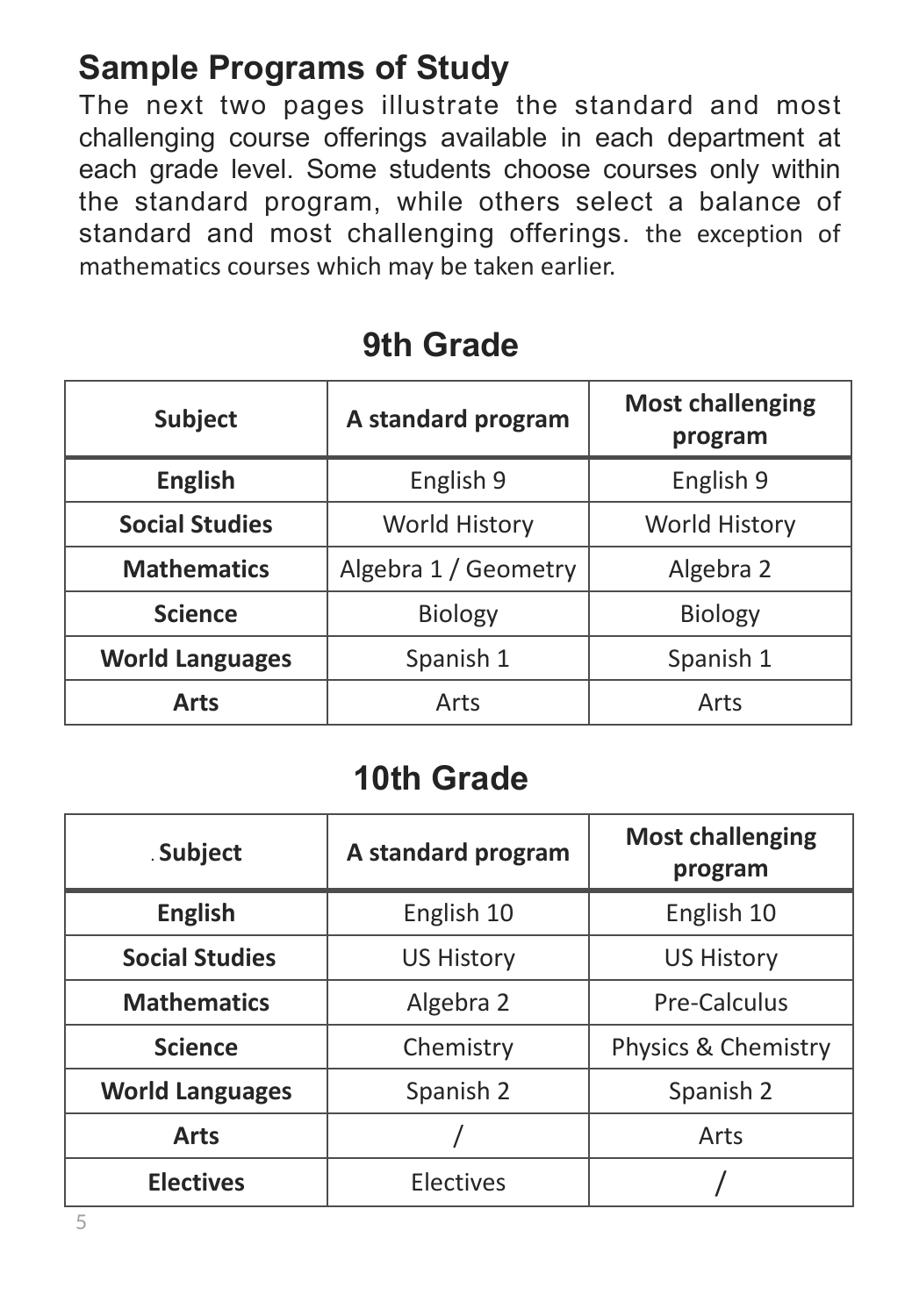#### **11th Grade**

| <b>Subject</b>         | A standard program     | <b>Most challenging</b><br>program |
|------------------------|------------------------|------------------------------------|
| <b>English</b>         | English 11             | <b>AP English</b>                  |
| <b>Social Studies</b>  | American<br>Government | <b>AP Level</b>                    |
| <b>Mathematics</b>     | Pre-calculus           | <b>AP Calculus</b>                 |
| <b>Science</b>         | <b>Physics</b>         | <b>AP Level</b>                    |
| <b>World Languages</b> |                        | <b>AP Spanish Lang</b>             |
| <b>Electives</b>       | <b>Electives</b>       | Elective                           |

## **12th Grade**

| <b>Subject</b>         | A standard program    | <b>Most challenging</b><br>program |
|------------------------|-----------------------|------------------------------------|
| <b>English</b>         | English 12            | <b>AP English</b>                  |
| <b>Social Studies</b>  |                       | <b>AP Level</b>                    |
| <b>Mathematics</b>     | <b>AP Calculus AB</b> | <b>AP Level</b>                    |
| <b>Science</b>         |                       | <b>AP Level</b>                    |
| <b>World Languages</b> |                       | AP Spanish Lit                     |
| <b>Electives</b>       | <b>Electives</b>      | <b>Electives</b>                   |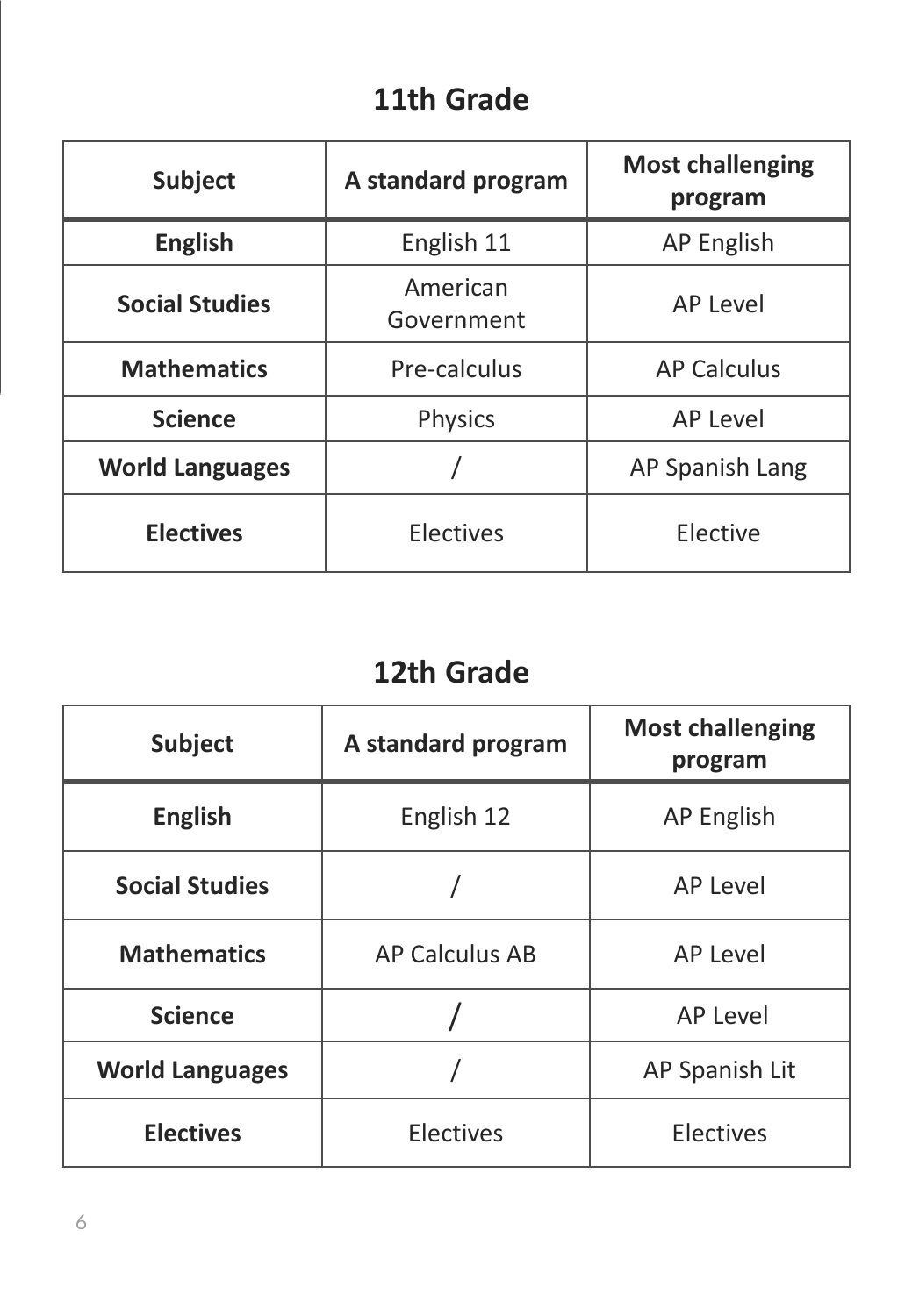## **2021-2022 COURSE LISTINGS**

| <b>Mathematics &amp;</b><br>Computer<br><b>Science</b> | <b>Prerequisites</b> | <b>Work</b><br>Load | 9th | 10th | <b>11th</b> | 12th         |
|--------------------------------------------------------|----------------------|---------------------|-----|------|-------------|--------------|
| Algebra I                                              |                      | $\mathbf{1}$        | X   |      |             |              |
| <b>Geometry</b>                                        | Algebra I            | $\mathbf 1$         | X   |      |             |              |
| <b>Algebra II</b>                                      | Geometry             | $\mathbf{1}$        | X   | X    |             |              |
| <b>Pre-Calculus</b>                                    | Algebra II           | $\mathbf{1}$        |     | X    | X           | X            |
| <b>Calculus</b>                                        | Algebra II           | $\mathbf 1$         |     |      | X           | X            |
| <b>Statistics</b>                                      | Algebra II           | $\mathbf{1}$        |     |      | X           | X            |
| <b>AP Calculus AB</b>                                  | Algebra II           | $\mathbf{1}$        |     |      | X           | X            |
| <b>AP Calculus BC</b>                                  | Algebra II           | $\mathbf{1}$        |     |      | X           | X            |
| <b>AP Statistics</b>                                   | Algebra II           | $\mathbf{1}$        |     |      | X           | X            |
| <b>Computer Science</b>                                | Algebra II           | $\mathbf{1}$        |     | X    | X           | $\mathsf{X}$ |
| <b>AP Computer</b><br><b>Science A</b>                 | Algebra II           | $\mathbf{1}$        |     | X    | X           | X            |

| <b>English</b>                                  | <b>Prerequisites</b> | <b>Work</b><br><b>Load</b> | 9th | 10th | <b>11th</b> | 12th |
|-------------------------------------------------|----------------------|----------------------------|-----|------|-------------|------|
| <b>English 9</b>                                |                      |                            | X   |      |             |      |
| English 10                                      | English 9            |                            |     | X    |             |      |
| English 11                                      | English 10           |                            |     |      | X           |      |
| English 12                                      | English 11           | 1                          |     |      | X           | X    |
| <b>AP English Language</b><br>and Composition   | English 10           | 1                          |     |      | X           | X    |
| <b>AP English Literature</b><br>and Composition | English 11           |                            |     |      | X           | X    |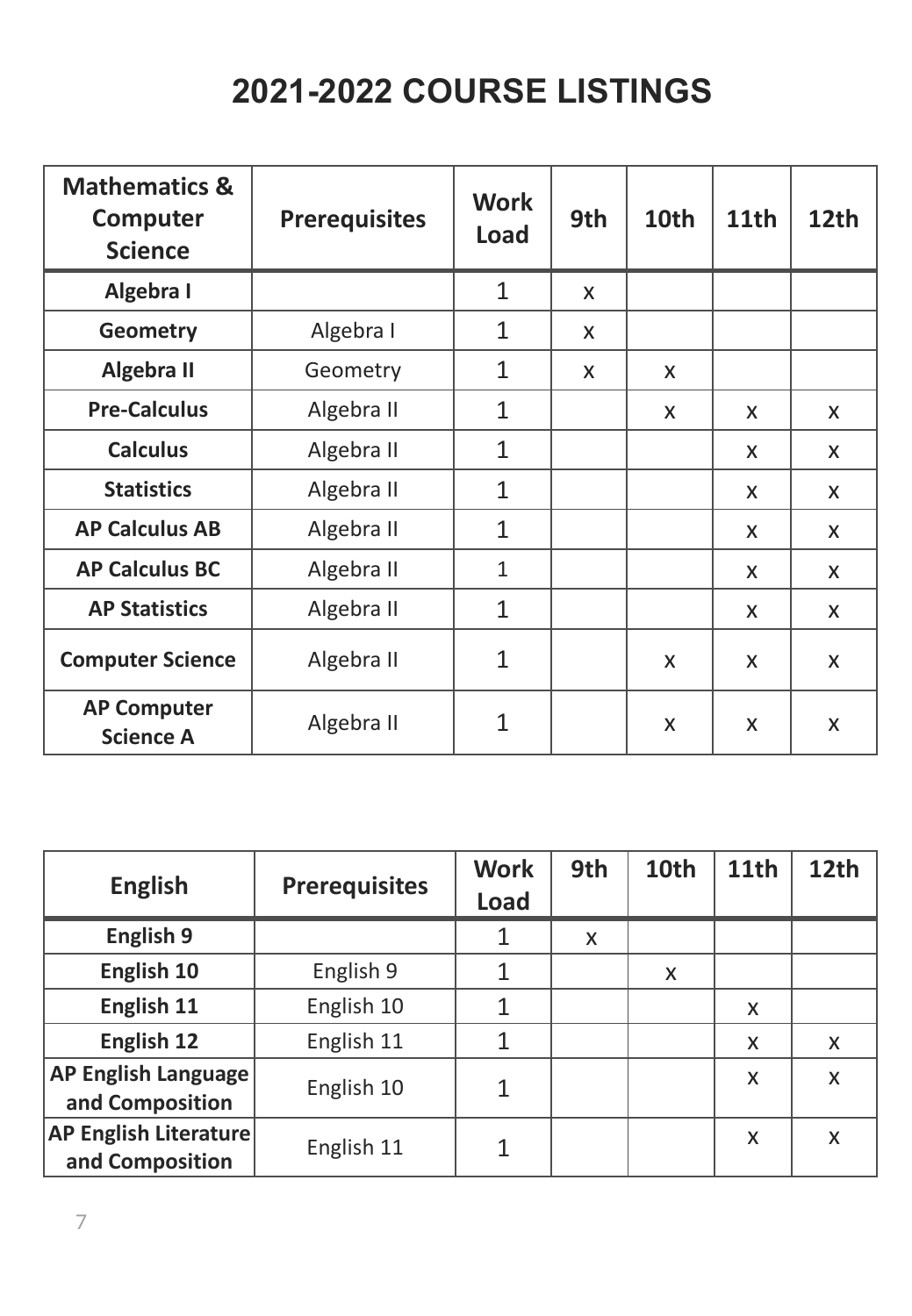| <b>Science</b>                         | <b>Prerequisites</b> | <b>Work</b><br><b>Load</b> | 9th | 10th         | 11th                      | 12th         |
|----------------------------------------|----------------------|----------------------------|-----|--------------|---------------------------|--------------|
| <b>Biology</b>                         |                      | $\mathbf{1}$               | X   |              |                           |              |
|                                        |                      |                            |     |              |                           |              |
| <b>Chemistry</b>                       |                      | $\mathbf{1}$               | X   |              |                           |              |
| <b>Physics</b>                         |                      | $\mathbf{1}$               | X   | $\mathsf{x}$ |                           |              |
| <b>Engineering</b>                     | Algebra II           | $\mathbf{1}$               |     | $\mathsf{x}$ | $\boldsymbol{\mathsf{x}}$ | $\mathsf{x}$ |
| <b>Environmental</b><br><b>Science</b> | <b>Biology</b>       | $\mathbf{1}$               |     |              | $\boldsymbol{\mathsf{X}}$ | X            |
| <b>Earth Science</b>                   |                      | $\mathbf{1}$               |     |              | X                         | X            |
| <b>AP Biology</b>                      | <b>Biology</b>       | $\mathbf{1}$               |     |              | X                         | X            |
| <b>AP Chemistry</b>                    | Chemistry            | $\mathbf{1}$               |     |              | $\boldsymbol{\mathsf{X}}$ | X            |
| <b>AP Physics 1</b>                    | Physics              | $\mathbf{1}$               |     |              | X                         | $\mathsf{x}$ |
| <b>AP Physics 2</b>                    | <b>Physics</b>       | $\mathbf{1}$               |     | X            | $\boldsymbol{\mathsf{X}}$ | X            |
| <b>AP Physics c</b>                    | Physics              | $\mathbf{1}$               |     |              | X                         | X            |
| <b>AP Environmental</b>                | Chemistry            | $\mathbf{1}$               |     | X            | $\boldsymbol{\mathsf{X}}$ | X            |
| <b>Science</b>                         | /Biology             |                            |     |              |                           |              |

| <b>Social Studies</b>                                                 | <b>Prerequisites</b>               | <b>Work</b><br>Load | 9th                       | 10th                      | 11th         | 12th                      |
|-----------------------------------------------------------------------|------------------------------------|---------------------|---------------------------|---------------------------|--------------|---------------------------|
| <b>World Geography</b>                                                |                                    | $\mathbf{1}$        | $\boldsymbol{\mathsf{X}}$ |                           |              |                           |
| <b>World History</b>                                                  |                                    | $\mathbf{1}$        | X                         |                           |              |                           |
| <b>American History</b>                                               |                                    | $\mathbf{1}$        | $\boldsymbol{\mathsf{x}}$ | $\boldsymbol{\mathsf{x}}$ |              |                           |
| <b>American</b><br>Government                                         |                                    | $\mathbf{1}$        |                           | $\boldsymbol{\mathsf{x}}$ | X            | $\mathsf{x}$              |
| <b>Human Geography</b>                                                |                                    | $\mathbf{1}$        |                           |                           | X            | X                         |
| <b>AP World History</b>                                               | <b>World History</b>               | $\mathbf{1}$        |                           |                           | X            | X                         |
| <b>AP Human</b><br>Geography                                          | <b>Human Geography</b>             | $\mathbf{1}$        |                           |                           | X            | X                         |
| <b>AP United States</b><br><b>History</b>                             | <b>United States History</b>       | $\mathbf{1}$        |                           |                           | X            | X                         |
| <b>AP United States</b><br><b>Government &amp;</b><br><b>Politics</b> | <b>United States</b><br>Government | $\mathbf{1}$        |                           |                           | $\mathsf{x}$ | X                         |
| <b>AP Comparative</b><br><b>Government &amp;</b><br><b>Politics</b>   | US History/US<br>government        | $\mathbf{1}$        |                           | $\boldsymbol{\mathsf{X}}$ | $\mathsf{x}$ | $\boldsymbol{\mathsf{x}}$ |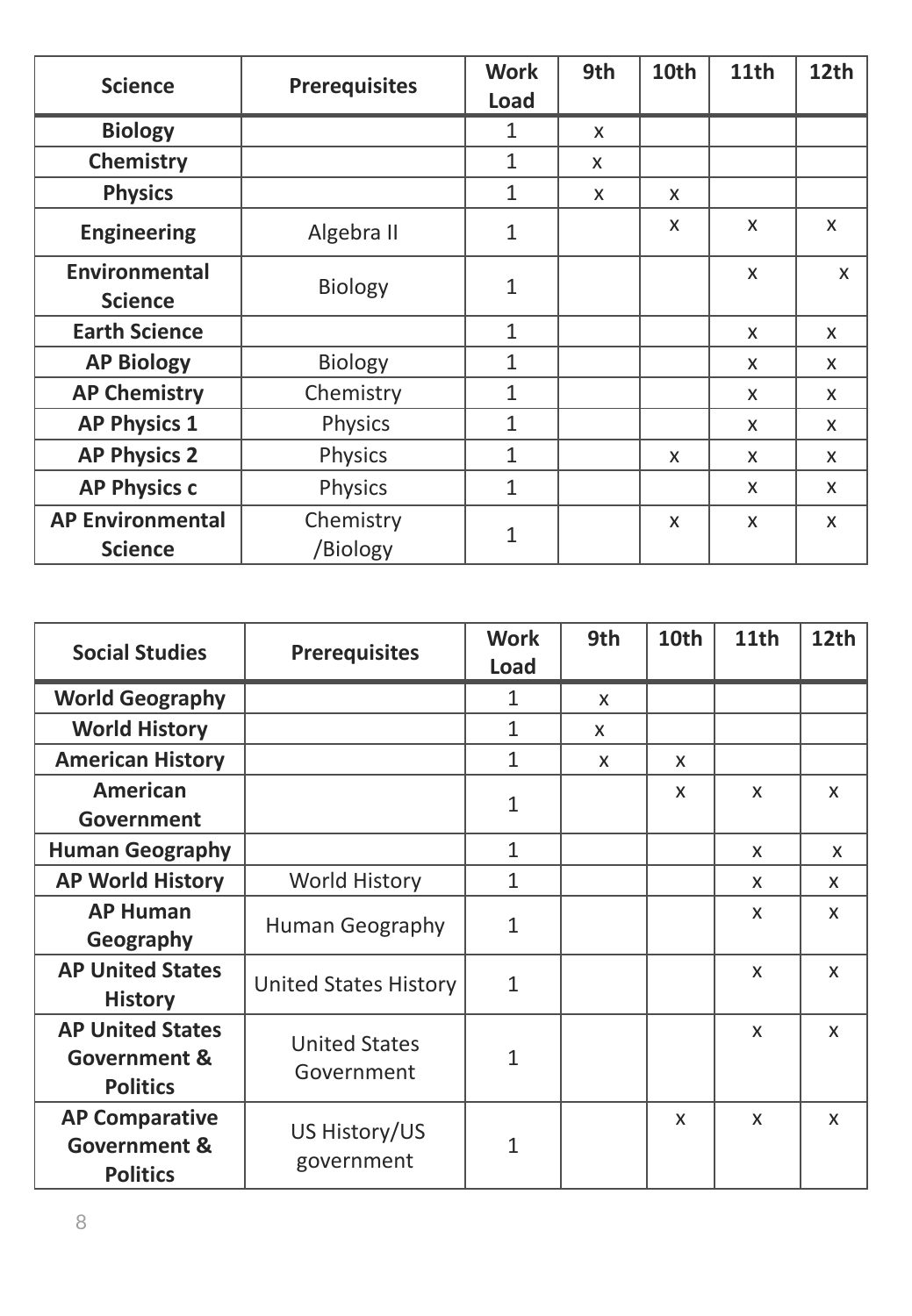| <b>Social Studies</b>                                                 | <b>Prerequisites</b>               | <b>Work</b><br><b>Load</b> | 9th                       | 10th | 11th                      | 12th         |
|-----------------------------------------------------------------------|------------------------------------|----------------------------|---------------------------|------|---------------------------|--------------|
| <b>Economics</b>                                                      |                                    | $\mathbf{1}$               |                           |      |                           |              |
| <b>Psychology</b>                                                     |                                    | $\mathbf{1}$               |                           |      |                           |              |
| <b>AP Psychology</b>                                                  | Psychology                         | $\mathbf{1}$               |                           |      | $\boldsymbol{\mathsf{X}}$ | X            |
| <b>AP Macroeconomics</b>                                              | Economics                          | $\mathbf{1}$               |                           | X    | X                         | X            |
| <b>AP Microeconomics</b>                                              | Economics                          | $\mathbf{1}$               |                           | X    | $\boldsymbol{\mathsf{X}}$ | X            |
| <b>World Geography</b>                                                |                                    | $\mathbf{1}$               | $\boldsymbol{\mathsf{X}}$ |      |                           |              |
| <b>World History</b>                                                  |                                    | $\mathbf{1}$               | X                         |      |                           |              |
| <b>American History</b>                                               |                                    | $\mathbf{1}$               | $\mathsf{x}$              | X    |                           |              |
| <b>American</b>                                                       |                                    | $\mathbf{1}$               |                           | X    | $\boldsymbol{\mathsf{X}}$ | X            |
| Government                                                            |                                    |                            |                           |      |                           |              |
| <b>Human Geography</b>                                                |                                    | $\mathbf{1}$               |                           |      | $\boldsymbol{\mathsf{X}}$ | X            |
| <b>Economics</b>                                                      |                                    | $\mathbf{1}$               |                           |      |                           |              |
| <b>Psychology</b>                                                     |                                    | $\mathbf{1}$               |                           |      |                           |              |
| <b>AP World History</b>                                               | <b>World History</b>               | $\mathbf{1}$               |                           |      | $\boldsymbol{\mathsf{X}}$ | X            |
| <b>AP European History</b>                                            | <b>World History</b>               |                            |                           |      |                           |              |
| <b>AP Human</b><br>Geography                                          | Human Geography                    | $\mathbf{1}$               |                           |      | $\boldsymbol{\mathsf{X}}$ | X            |
| <b>AP United States</b><br><b>History</b>                             | <b>United States History</b>       | $\mathbf{1}$               |                           |      | $\boldsymbol{\mathsf{X}}$ | X            |
| <b>AP United States</b><br><b>Government &amp;</b><br><b>Politics</b> | <b>United States</b><br>Government | $\mathbf{1}$               |                           |      | $\boldsymbol{\mathsf{X}}$ | $\mathsf{x}$ |
| <b>AP Comparative</b><br><b>Government &amp;</b><br><b>Politics</b>   | US History/US<br>government        | $\mathbf{1}$               |                           | X    | X                         | X            |
| <b>AP Psychology</b>                                                  | Psychology                         | $\mathbf{1}$               |                           |      | X                         | X            |
| <b>AP Macroeconomics</b>                                              | Economics                          | $\mathbf{1}$               |                           | X    | X                         | X            |
| <b>AP Microeconomics</b>                                              | Economics                          | $\mathbf{1}$               |                           | X    | X                         | X            |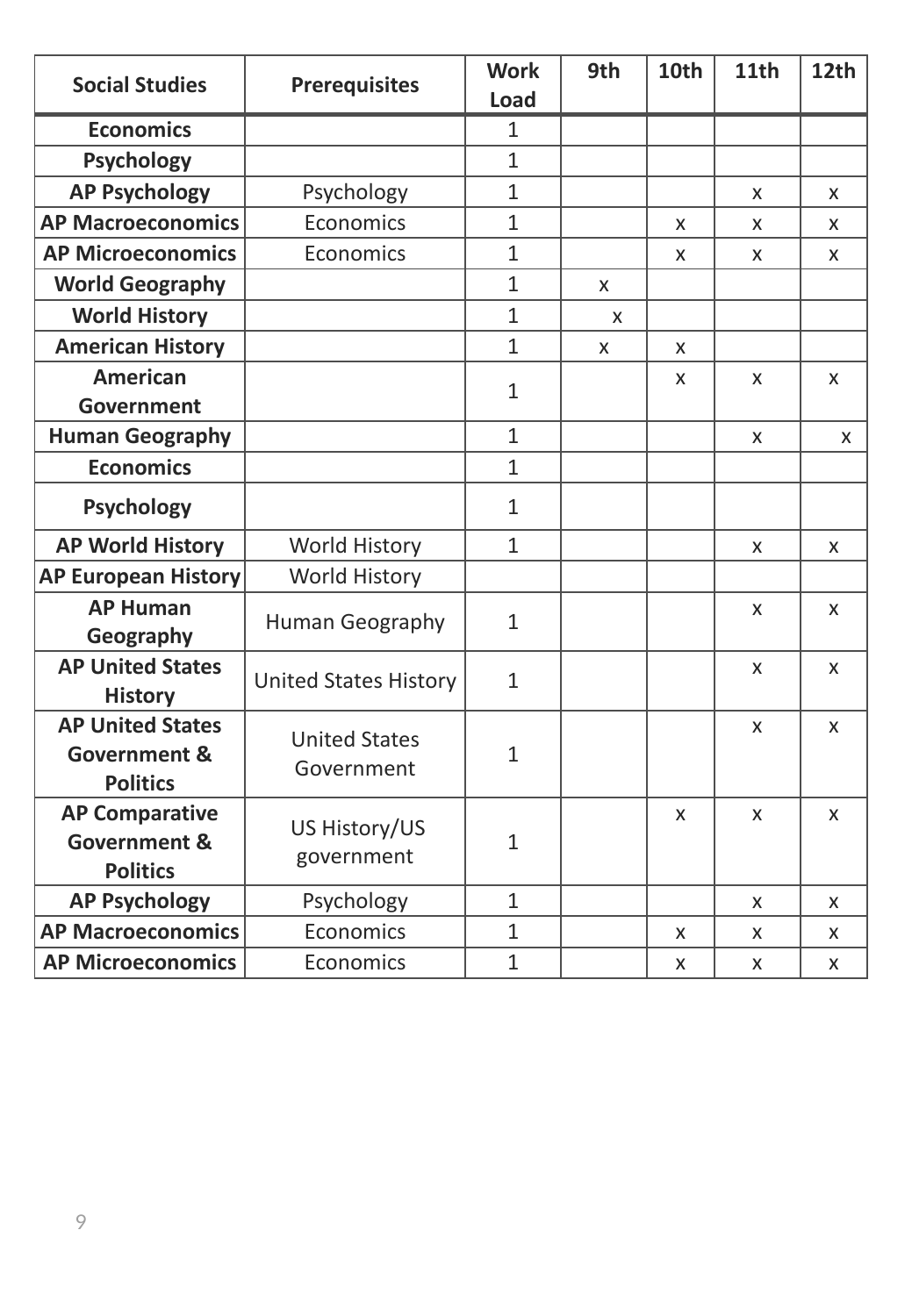| <b>Arts</b>                               | <b>Prerequisites</b> | <b>Work</b><br>Load | 9th          | 10th         | 11th         | 12th |
|-------------------------------------------|----------------------|---------------------|--------------|--------------|--------------|------|
| <b>Graphic Arts</b>                       |                      | 1                   |              |              |              |      |
|                                           |                      |                     | X            | $\mathsf{X}$ | X            | X    |
| <b>Music Theory</b>                       |                      | $\mathbf 1$         | X            | $\mathsf{X}$ | X            | X    |
| <b>Studio Art 2-D</b>                     |                      | 1                   | $\mathsf{X}$ | $\mathsf{X}$ | $\mathsf{x}$ | X    |
| <b>Design</b>                             |                      |                     |              |              |              |      |
| <b>Studio Art 3-D</b>                     |                      | $\mathbf{1}$        | X            | X            | X            | X    |
| <b>Design</b>                             |                      |                     |              |              |              |      |
| Photography                               |                      | $\mathbf{1}$        | X            | $\mathsf{X}$ | X            | X    |
| <b>AP Studio Art 2-D</b><br><b>Design</b> |                      | $\mathbf{1}$        |              | X            | X            | X    |
| <b>AP Studio Art 3-D</b><br><b>Design</b> |                      | $\mathbf 1$         |              |              | X            | X    |
| <b>AP Music Theory</b>                    |                      | $\mathbf{1}$        |              | X            | X            | X    |
| <b>Art History</b>                        |                      | 1                   | X            | X            | X            | X    |
| <b>AP Art History</b>                     |                      | $\mathbf{1}$        |              |              | X            | X    |

| <b>World Language</b>           | <b>Prerequisites</b> | <b>Work</b><br><b>Load</b> | 9th | 10th | <b>11th</b>  | 12th |
|---------------------------------|----------------------|----------------------------|-----|------|--------------|------|
| French 1                        |                      | $\mathbf{1}$               | X   | X    |              |      |
| <b>French 2</b>                 | French 1             | $\mathbf{1}$               | X   | X    | $\mathsf{X}$ |      |
| French 3                        | French 2             | $\mathbf{1}$               | X   | X    | X            | X    |
| French 4                        | French 3             | $\mathbf{1}$               |     | X    | X            | X    |
| Spanish 1                       |                      | $\mathbf{1}$               | X   | X    |              |      |
| <b>Spanish 2</b>                | Spanish 1            | 1                          | X   | X    | X            |      |
| <b>Spanish 3</b>                | Spanish 2            | $\mathbf{1}$               |     |      | X            | X    |
| Spanish 4                       | Spanish 3            | $\mathbf{1}$               | X   | X    | $\mathsf{X}$ | X    |
| <b>AP French</b><br>language    | French 4             | $\mathbf 1$                |     |      | X            | X    |
| <b>AP Spanish</b><br>Language   | Spanish 4            | $\mathbf{1}$               |     |      | X            | X    |
| <b>AP Spanish</b><br>Literature | Spanish 4            | $\mathbf{1}$               |     |      | $\mathsf{X}$ | X    |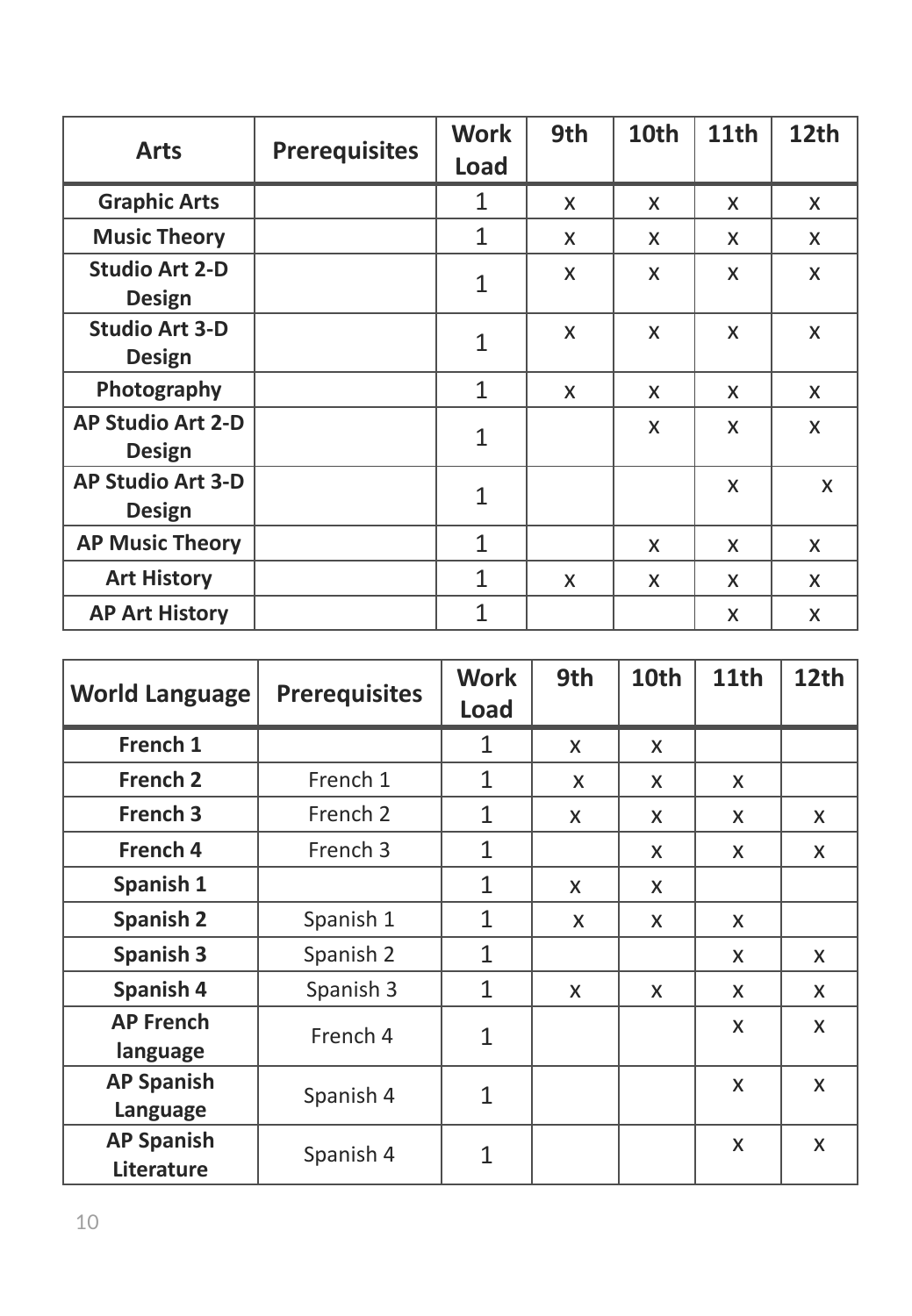## **MATHEMATICS**

The mathematics department uses a problembased curriculum to engage students in the development of both a knowledge base and a skill set that allows them to apply that knowledge in new and challenging situations.

This happens in a student-centered classroom setting where they have the opportunity to experience mathematics symbolically, numerically, graphically and verbally.

Students develop the ability to articulate their understanding of mathematics by regularly presenting and defending their solutions, a skill that serves them across disciplines at school.

We believe that through the process of solving problems, students are encouraged to develop the skills of investigation, conjecture, predicting, analysis, and verification, which provide the best foundation for the mastery of mathematics and its application across the curriculum.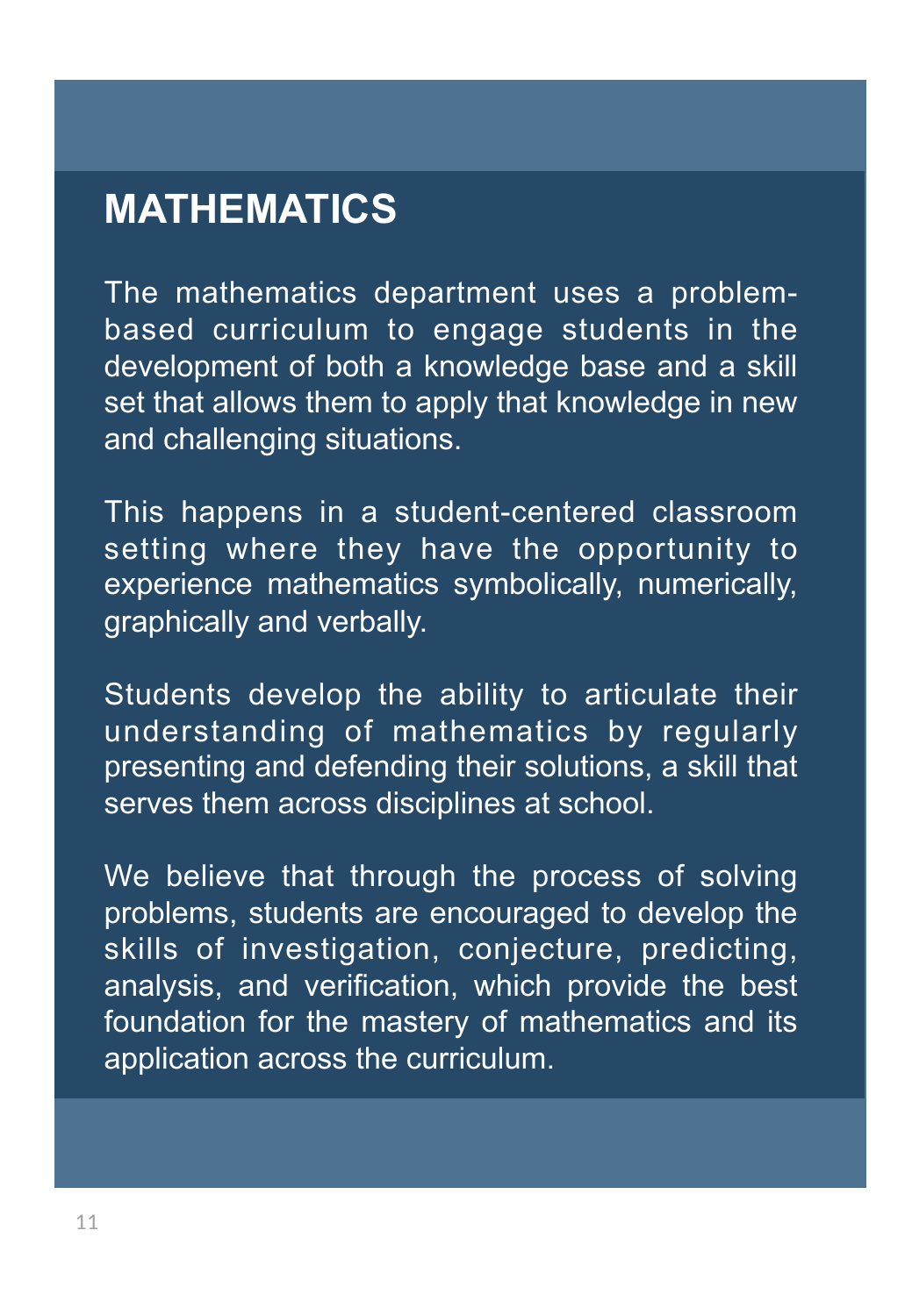## **ALGEBRA I**

This course provides a thorough study of variables and variation, requiring students to use order of operations, like terms, and mathematical properties to simplify expressions as well as to develop equations. Thinking about ratios, proportions, and percentage leads naturally to the study of direct and inverse variation, rates of change, and slope.

A problem-based learning approach is used to introduce new topics; students focus on word problems and the ability to critically read and analyze challenging problems in which mathematical skills and concepts are introduced and developed in context rather than strictly from simple drill and practice. Topics covered include: equations and graphs that are linear and quadratic, distinguishing linear versus nonlinear data, inequalities, the basic rules of exponents, factoring, unit conversions, and other traditional Algebra I topics.

#### **GEOMETRY**

This course is a traditional study of Euclidean geometry, with significant modeling using the Smart Board. Students continue to learn how to construct logical proofs, and utilize elements of discovery in learning about the geometric world. Topics to be studied include lines, angles, polygons, parallelism, perpendicularity, similarity, introductory right triangle trigonometry, circles, area, volume, and coordinate geometry.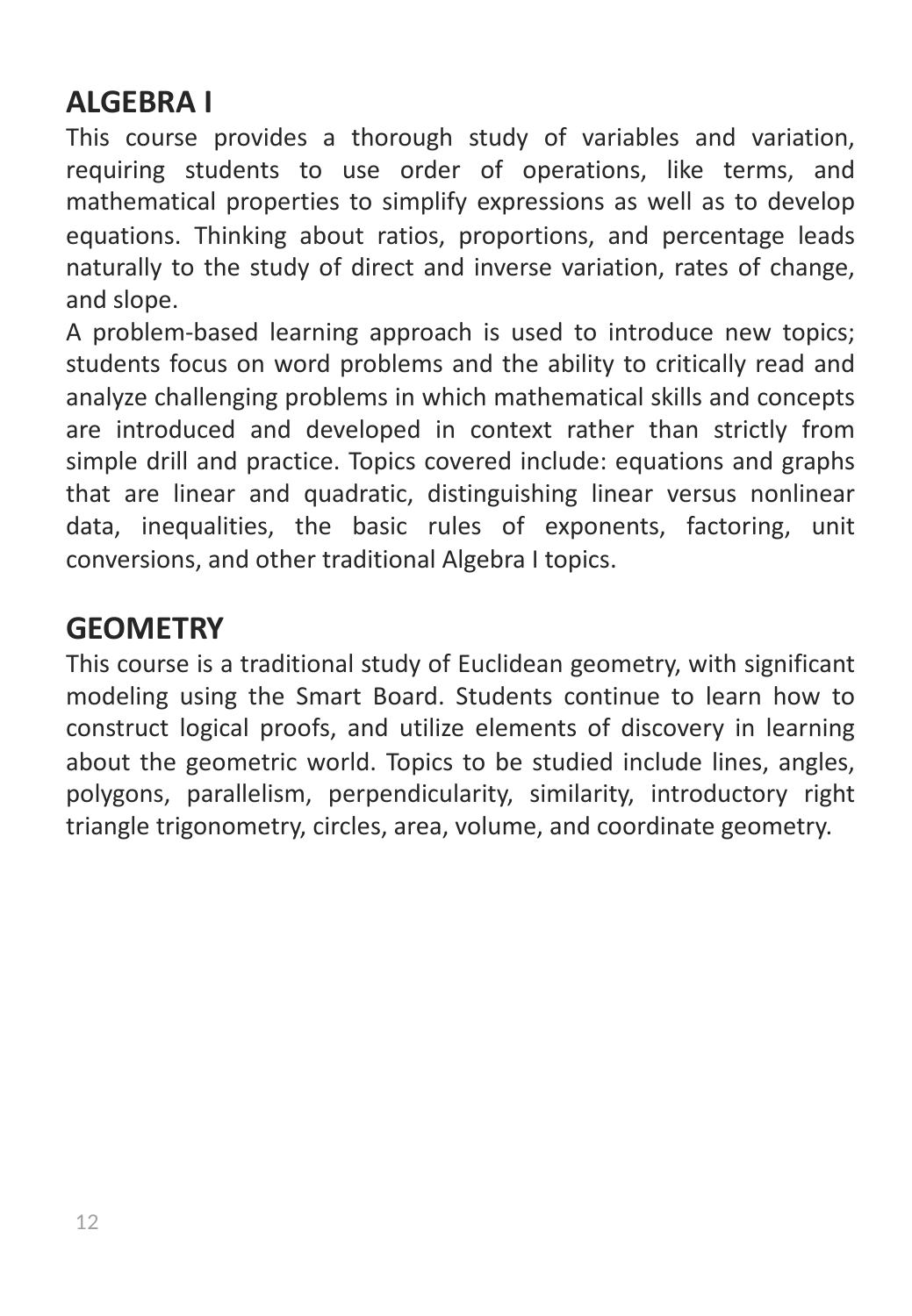## **ALGEBRA II**

This course begins with a quick review of the concepts and techniques developed in the first-year algebra course. The students then expand their understanding of algebra, both in breadth and in depth. Topics previously studied are revisited from a function perspective. Graphing calculators allow the student to explore graphically the behavior developed analytically.

The following functions are studied in Algebra II: absolute value, linear, quadratic, higher-order polynomial, exponential, logarithmic, radical, and rational. Complex numbers, conic sections, sequences and series, and linear programming are also introduced in this course.

#### **PRE-CALCULUS**

The intent of this course is the deepening of the students' general understanding of functions using both analytical and graphical approaches. This course places special emphasis on the study of trigonometric functions and includes a comprehensive survey of trigonometry.

Trigonometric functions also serve as the introduction to two new types of functions, parametric and polar.

Successful completion of this course should sufficiently prepare a student to take calculus in the following school year. Topics include: real and complex numbers, polynomial equations, functions and their graphs, logarithmic functions and their graphs with applications, trigonometric functions and their graphs and applications, systems of equations and inequalities, sequences and series, and conic sections.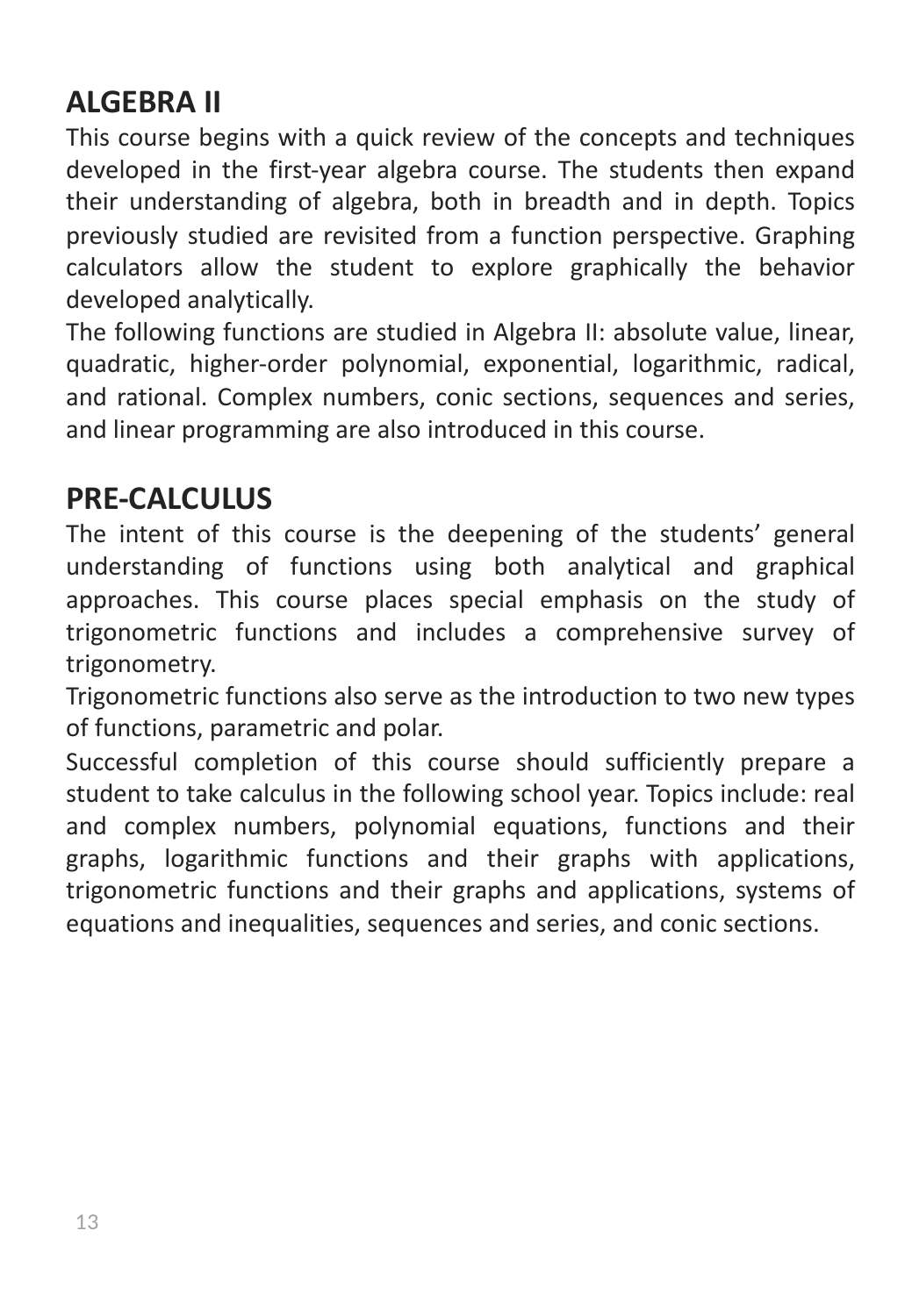## **CALCULUS**

This course is an introduction to the study of calculus. It begins with a review of pre-calculus topics and proceeds with a study of limits. The concept of function continuity, already introduced at an intuitive level in pre-calculus, is clearly defined and explored.

The course focus then moves to the derivative and its applications. Elements of integral calculus are then explored as time permits. Successful completion of this course should more than adequately prepare the student for a first-year course in college calculus.

Topics include: functions and their graphs, limits, derivatives, rate of change applications, maxima-minima applications, indefinite and definite integrals, area under and between curves, volumes of solids of revolutions, arc length, surface area of solids of revolution, derivatives and integrals of transcendental functions and their inverses and techniques of integration.

#### **AP CALCULUS AB**

This course follows the syllabus prescribed by the College Board. That syllabus presupposes a solid grasp of both the concepts and the mechanics of the algebra and pre-calculus sequence. AB Calculus begins with the study of limits. Later topics of study include the continuity of functions, derivatives and their applications, antiderivatives, definite integrals and their applications, separable differential equations, and miscellaneous techniques of integration. Students are expected to take the Advanced Placement examination in May.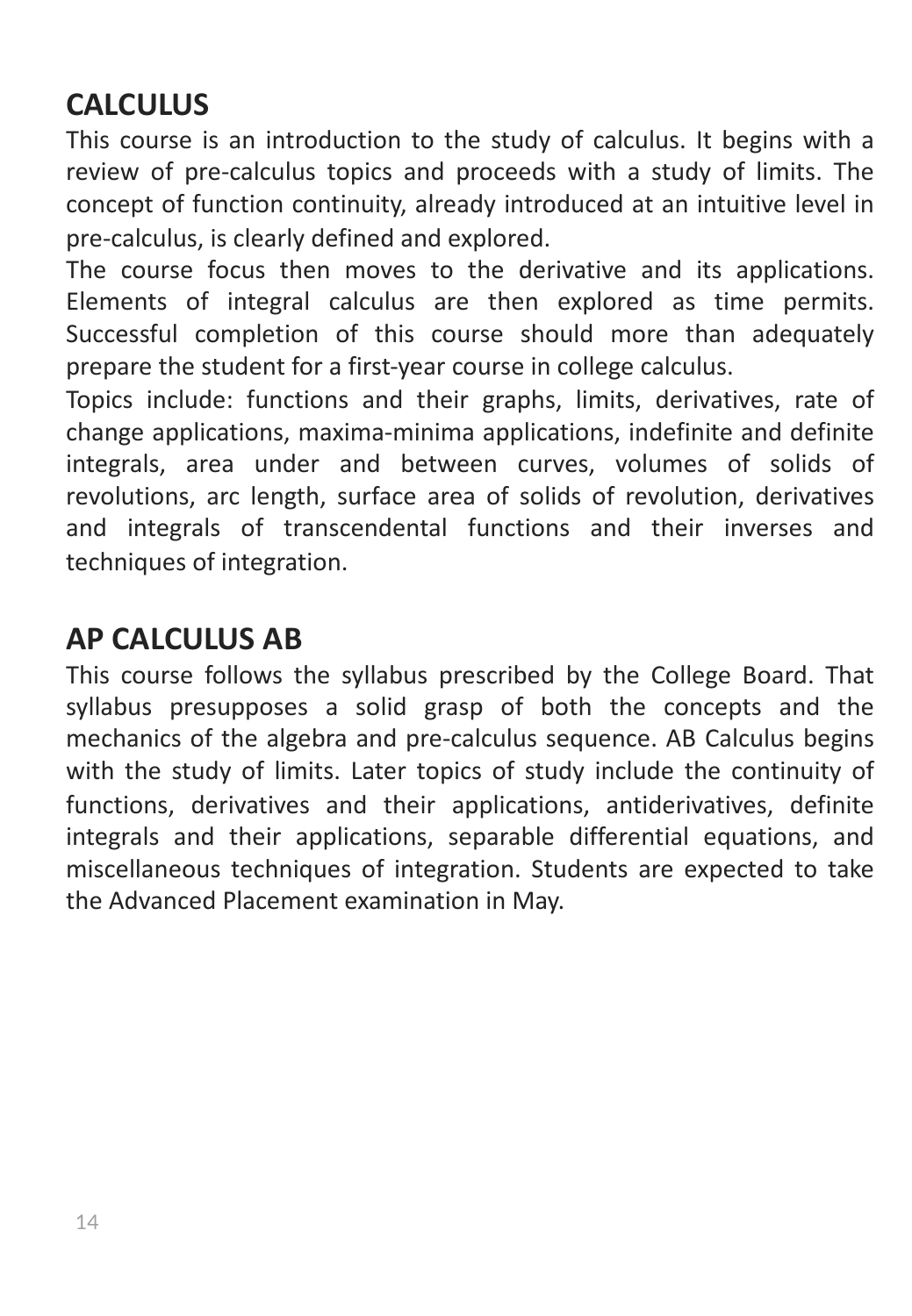#### **AP CALCULUS BC**

This course follows the syllabus prescribed by the College Board. BC Calculus covers all of AB Calculus, along with some additional material. The additional topics include vectors, polar coordinates, advanced differential equations, more applications and techniques of integration, as well as sequences and series.

BC Calculus students are likewise expected to take the Advanced Placement Examination in May. Topics include: limits and derivatives and applications, the integral with applications, transcendental functions and their inverses, techniques of integration, numerical integration, limits involving indeterminate forms, improper integrals, an introduction to differential equations including direction fields and Euler's method, infinite series, the calculus of polar and parametric equation, and an introduction to the calculus of vectors.

#### **AP STATISTICS**

This course will acquaint students with the major concepts and tools for collecting, analyzing, and drawing conclusions from data. Students will frequently work on projects involving the gathering and analysis of realistic data.

The concepts and methods presented in this course have obvious applicable value. Students are expected to take the Advanced Placement Statistics examination in May . Our text is broken into 4 sections: Organizing Data: Looking for patterns and departures from patterns; Producing Data: Samples, experiments, and simulations; Probability: Foundations of inference; Inference: Conclusions with confidence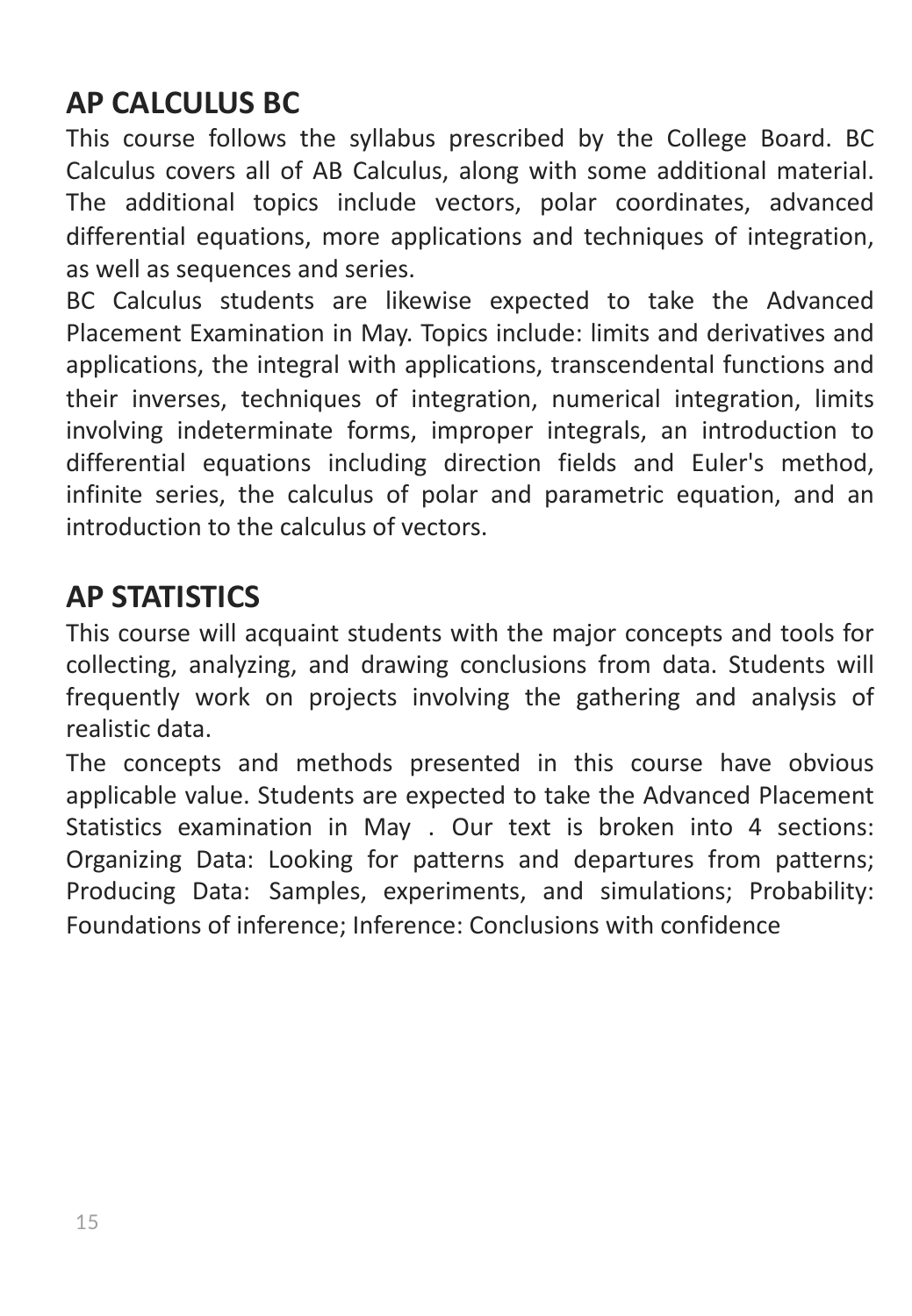# **English**

As a college preparatory school, we aim to read challenging and appropriate works and design meaningful curricular experiences that will increase a student's critical thinking, stimulate intellectual curiosity, foster open-mindedness toward diverse perspectives, assist in developing personal integrity, and bring about a sense of awareness of a larger community in the world.

Reading, discussing, and writing about classic and contemporary texts of literary merit assist our students well in such discovery.

The English Department encourages students to recognize elements of literature, appreciate the complexity and coherence of good writing, develop a personal voice in their own writing, grapple with language in its myriad forms and meanings, and read works that challenge their perspectives and philosophies.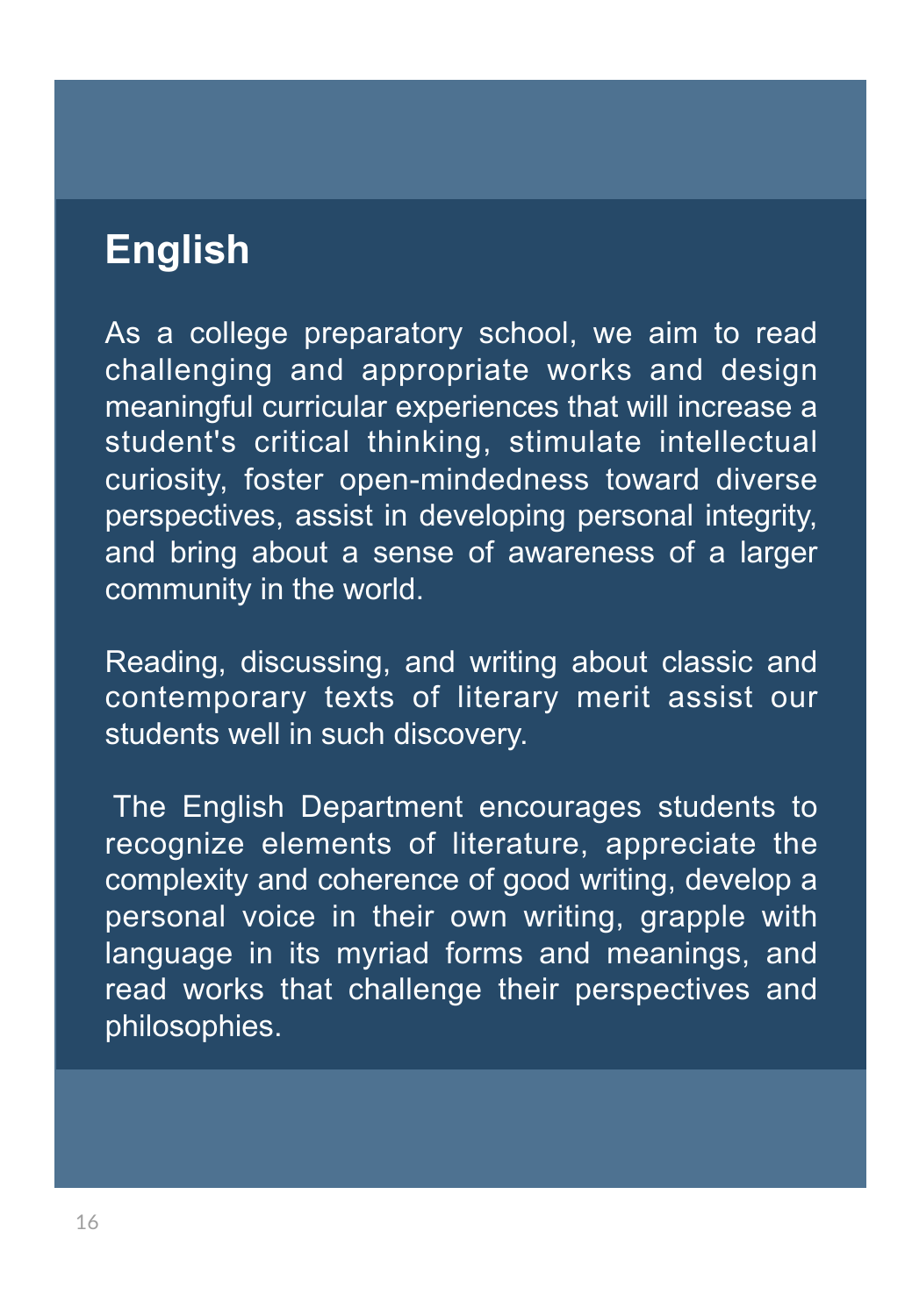#### **ENGLISH 9**

This writing-intensive course will explore important social themes, including the journey as metaphor, through a study of short stories, poems, plays, novels, articles, films, and other visual media. Students will learn how to apply their knowledge of literary, rhetorical, and visual techniques to the analysis of a wide variety of written and oral modes of communication and to use these techniques in their own essays and projects.

Mini-lessons will be used to reinforce discrete skills involved in vocabulary acquisition, oral communication, and the writing process (brainstorming, organization, drafting, revision, editing). Products will include formal literary analyses, personal narratives, debates, studentled discussions, and oral presentations of research. Previously studied works include authors such as Salinger, Cisneros, Steinbeck, Homer, Sophocles, and Shakespeare.

#### **ENGLISH 10**

This course encompasses a survey of the literature of world cultures, including short stories, poetry, drama, and novels, and continues the development of writing skills and techniques. Previously studied works include authors such as Golding, Satrapi, Sophocles, Achebe, and Kafka. Students review previously introduced language skills and pursue new ones through essays that thematically integrate two or more works of literature. In addition, students develop topics in both analytical and creative compositions, giving particular attention to the refinement of the thesis statement. Students are expected to use in-text citations that are relevant, thoughtfully analyzed, and successfully integrated into the text.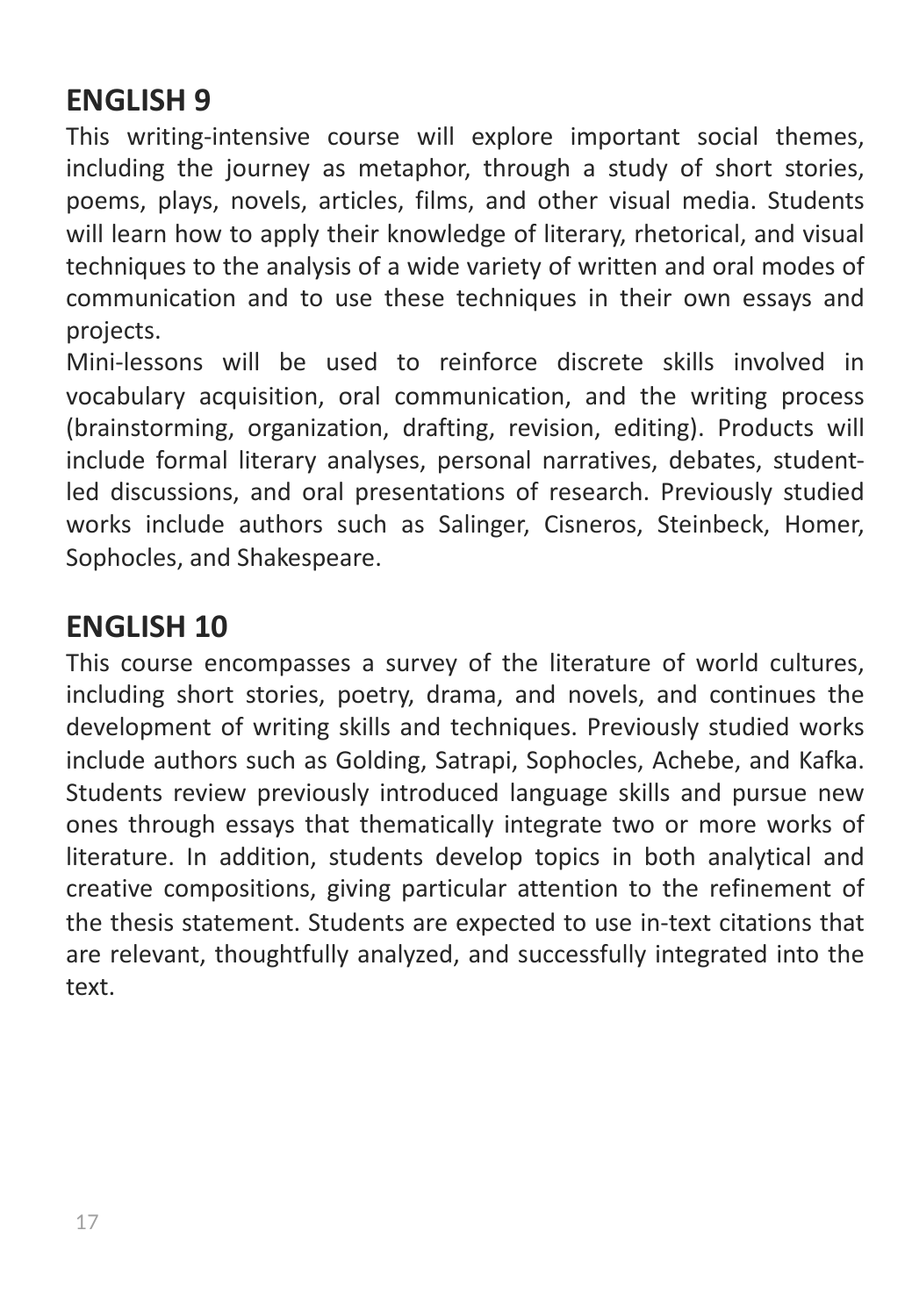#### **ENGLISH 11**

This course surveys literature of the United States and complements the junior American history course. Previously studied works include authors such as Gaines, Hawthorne, Twain, Fitzgerald, and a wide range of American short stories, poetry, and essays. Written assignments consist of narrative and expository writing, formal literary analysis, term projects, and creative writing.

#### **ENGLISH 12**

This course explores the concept of "the educated conscience" through the lenses of classical, post-colonial, and contemporary world literature. Focusing on aspects of conscience, character, and community, students will explore how a skillful use of language is essential not only to gain self- knowledge but also to participate effectively in a larger community. Selected texts will serve to reinforce previously introduced language concepts and assist the student in refining critical thinking, reading, and oral communication and written composition skills.

Each student enrolled in Senior English will be required to engage in a year-long study that combines research of a personal nature, culminating in a final "senior statement" that reveals each student's declaration of the essential elements that comprise his or her own "educated conscience." In essence, after study and reflection, students will explore how their own character will improve a community beyond themselves. Previously studied works include authors such as Hosseini, Hesse, Orwell, and Shakespeare.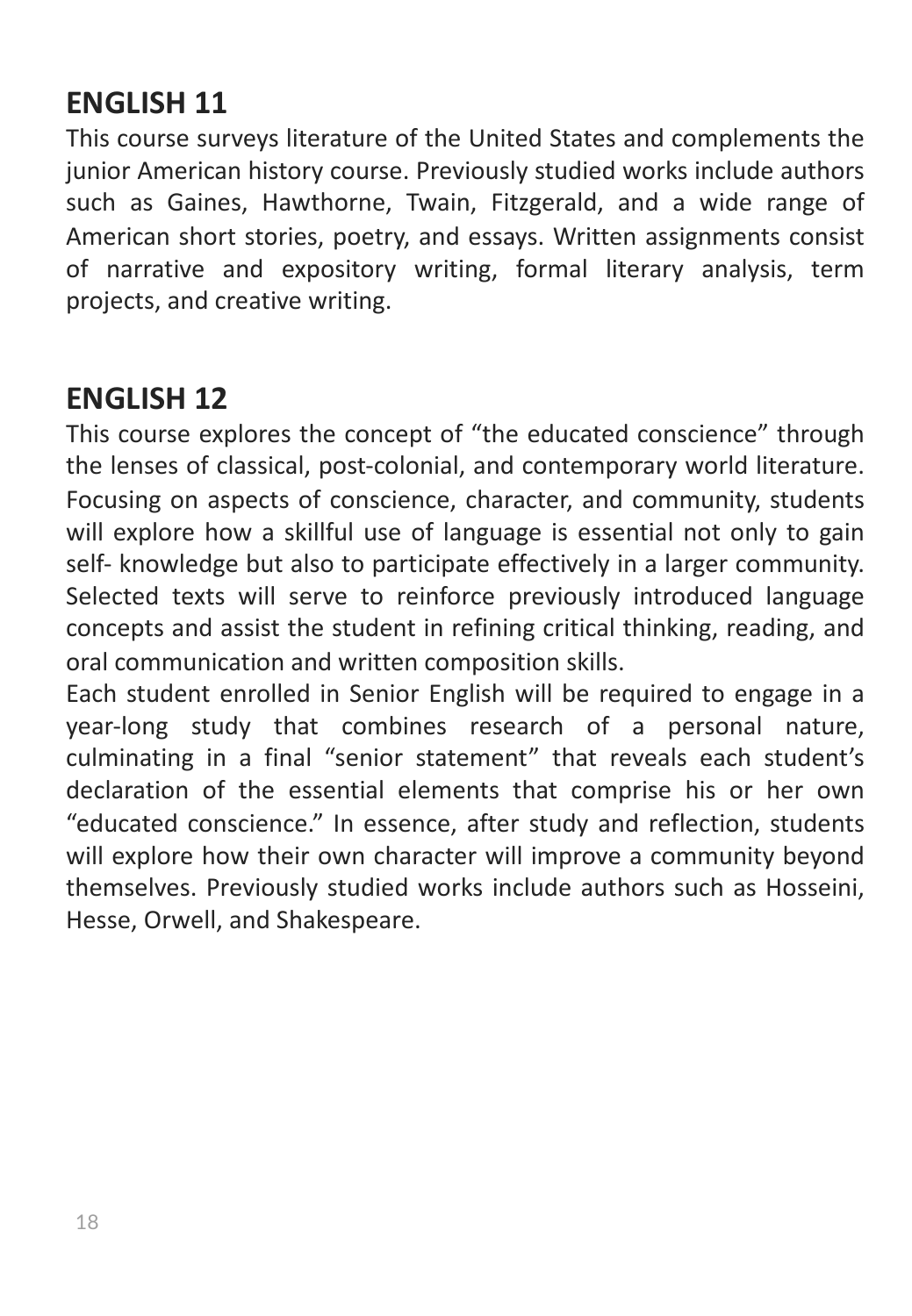## **AP ENGLISH LANGUAGE & COMPOSITION**

AP English focuses on the development of an individual writing voice through narratives and blended essays that mix narrative, expository, and analytical writing. We will emphasize a conversational voice, the way that a student would talk intelligently but naturally during a class discussion.

Students recognize the arc between writer and reader and how the two meet in the middle. Their own writing reflects the depth and dualities that they have wrestled with in the reading, the best reflecting what John Trimble calls "a fierce attachment to an idea." In May, students take the Advanced Placement exam in English Language and Composition.

AP Language and Composition focuses on the close reading of a variety of texts in order to deepen the students' understanding of the ways writers use language to achieve purpose and affect their audiences. Students discuss their readings in class and write about what they have read. Students also write research-based position papers on a widerange of controversial topics.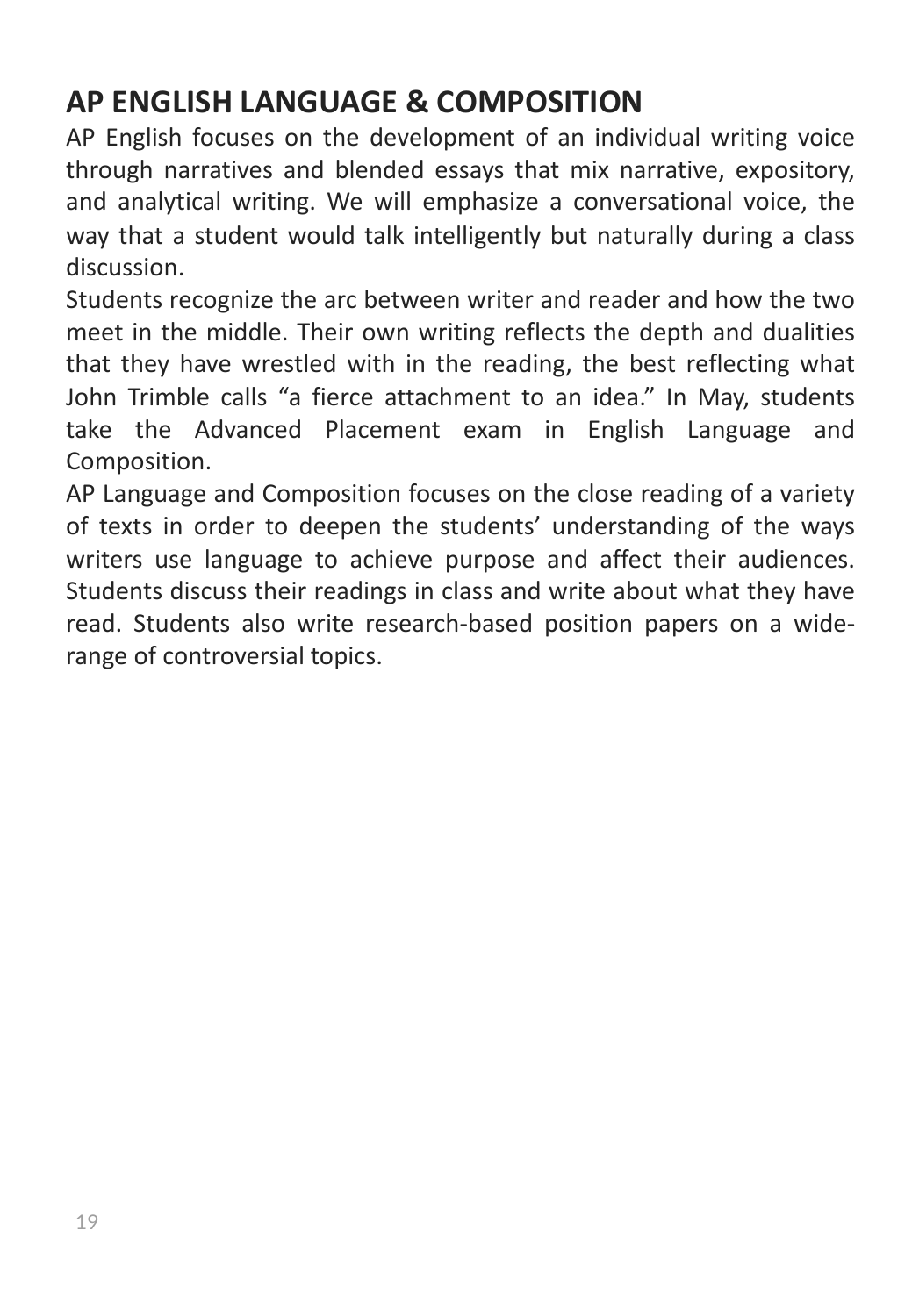## **AP ENGLISH LITERATURE & COMPOSITION**

This senior-level course explores the concepts of "the educated conscience"; gender, class, and race; and cultural identity and difference through the lenses of classical, post-colonial, and contemporary world literature, including selections from British and American literature.

Selected texts—primarily works written from the sixteenth century to today—will serve to reinforce previously introduced language concepts and assist the student in refining critical oral communication and written composition skills. AP English Literature and Composition students will engage in a careful reading and critical analysis of imaginative literature, including the novel (social fictions), drama (public spectacle and interior spaces), and poetry (an imaginative awareness of experience).

Past works studied include Toni Morrison's Beloved, Conrad's Heart of Darkness, Shakespeare's Hamlet, and selected poems representative of various literary movements.

Writing includes frequent timed essays as well as longer pieces that require a close reading of the text and outside criticism. In May, students take the Advanced Placement exam in English Literature and Composition.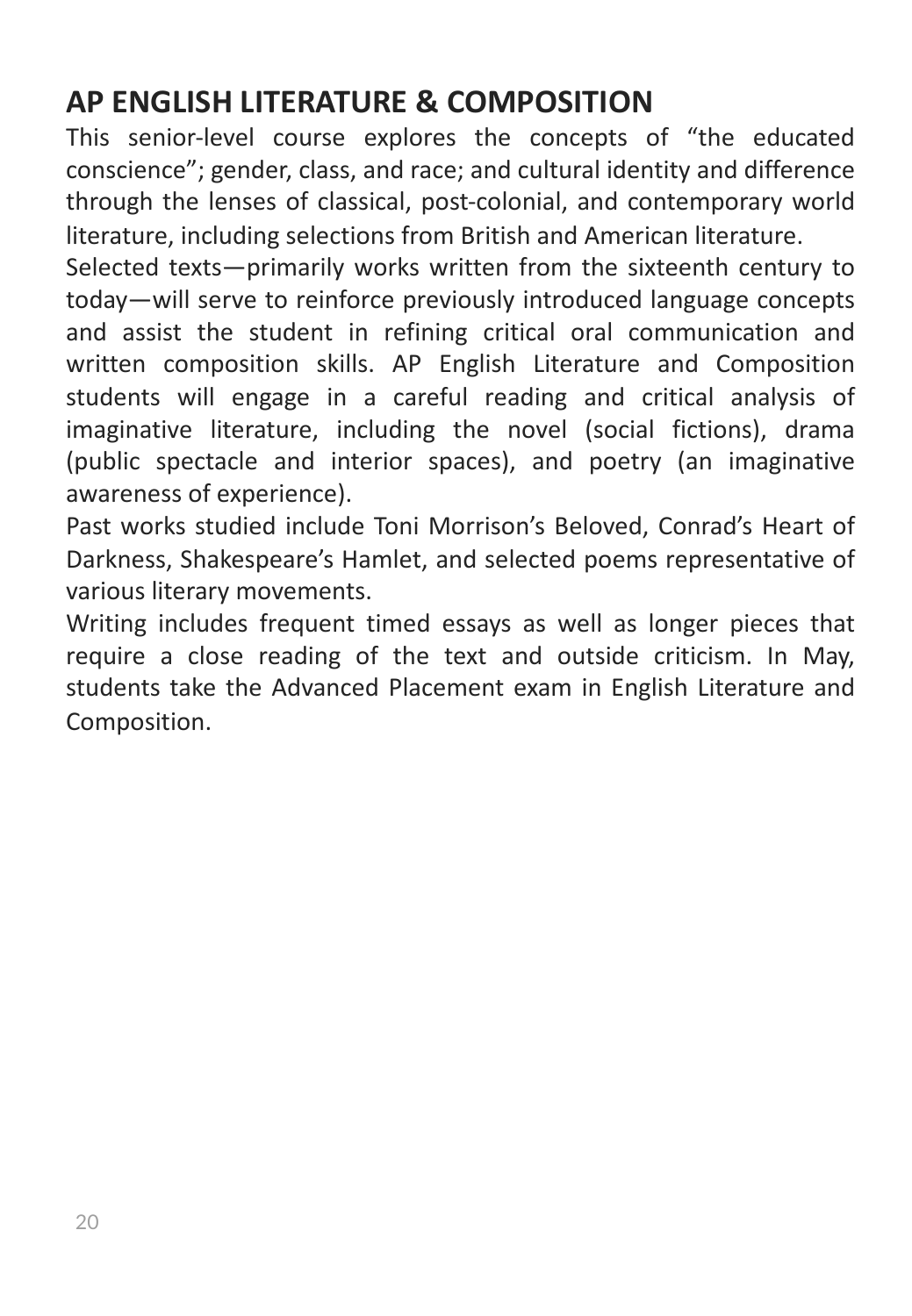# **SOCIAL STUDIES**

The Social Studies Department has two primary goals: the acquisition of factual knowledge and the understanding of historical, social, political, and economic concepts. Subject mastery goals reflect an attempt to foster an understanding of the past and establish its relationship to the present.

The development of critical thinking skills is central to all of our courses. Additionally, the curriculum is designed to provide students with a working knowledge of how political, social, economic, and cultural systems fit into contemporary world affairs.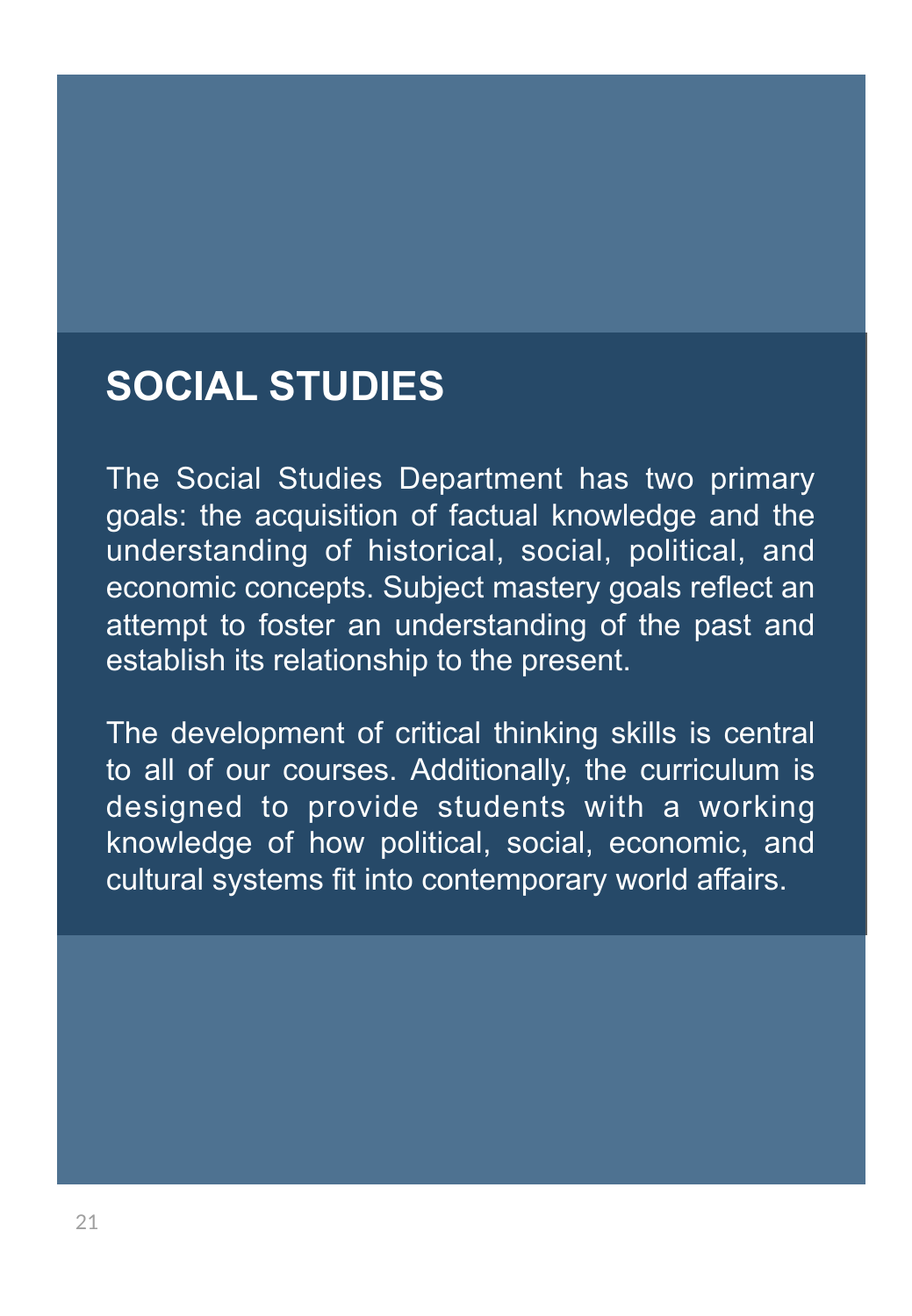#### **WORLD GEOGRAPHY**

This course explores how physical features of the earth, population settlement patterns, human activities, customs, and traditions contribute to defining a place, culture, and people. The course also examines how these elements affect the social, political, and economic character of nations and regions.

#### **WORLD HISTORY**

This course covers the major developments since the Renaissance. Rather than focusing only on Western Europe, the global nature of the text and the many outside readings allow students to see how events, trends, and ideas from all parts of the world interact and affect people wherever they live. Emphasis is also placed on current events.

A variety of media is used to enhance discussions on cultural developments. Since much of the second semester is devoted to the 20th century, students receive a thorough grounding in events that directly shape their lives, and they have the opportunity to discuss pertinent issues in class.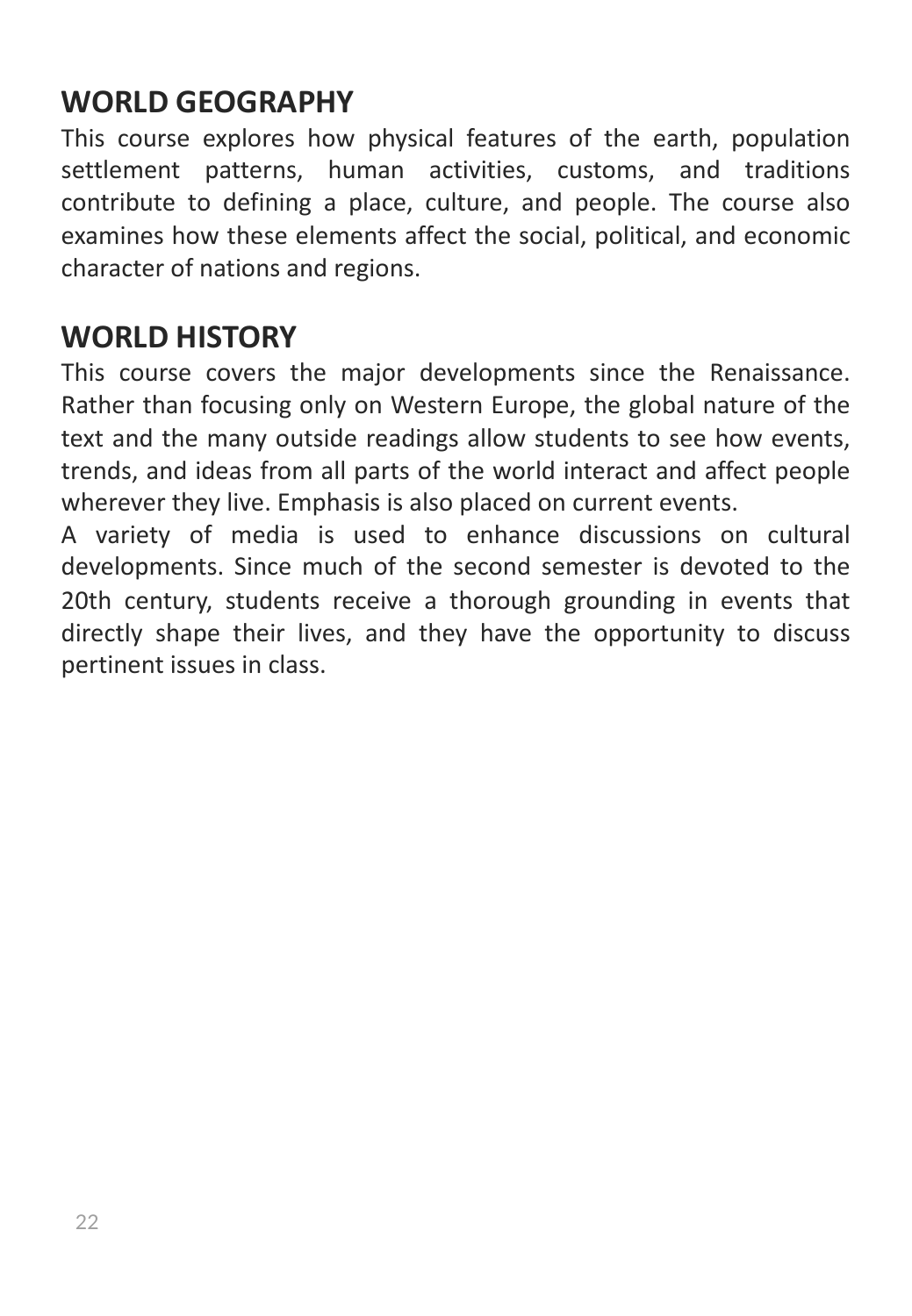## **AP WORLD HISTORY: MODERN**

The purpose of the AP World History course is for students to develop a greater understanding of the development, evolution, and expansion of globalization. This understanding is developed through factual knowledge and development of advanced analytical skills. This course focuses on the nature of global changes, their causes and consequences, and comparisons among the societies of the world.

It emphasizes relevant knowledge in union with interpretation of primary and secondary sources that analyze leading interpretive issues and types of historical evidence. The course focuses on cultural, political, economic, and technological information that, along with geography, allows the student to explore the entire human experience. Research and writing will be an integral component of the course, with a major project in the spring and numerous AP practice essays throughout the year. This class is available to selected sophomore students and will culminate in their AP World History examination in May.

## **UNITED STATES HISTORY**

This course is a survey of the major social, cultural, political, and economic developments in the United States from colonial times to the present. A brief introduction to the founding of the U.S. is included. Special attention is devoted to the development of the United States government and Constitution, political history, military involvements, economic factors, and the perception of America held both by its own citizens itself and the greater world.

America's rise to the status of a world power in the Twentieth Century is analyzed, along with the attendant changes in its foreign and domestic policies. The course is designed to ground the students in U.S. history and prepare them for college-level coursework. Students are expected to be familiar with the essential facts of American history and to have developed a critical understanding of the people and events shaping the American character.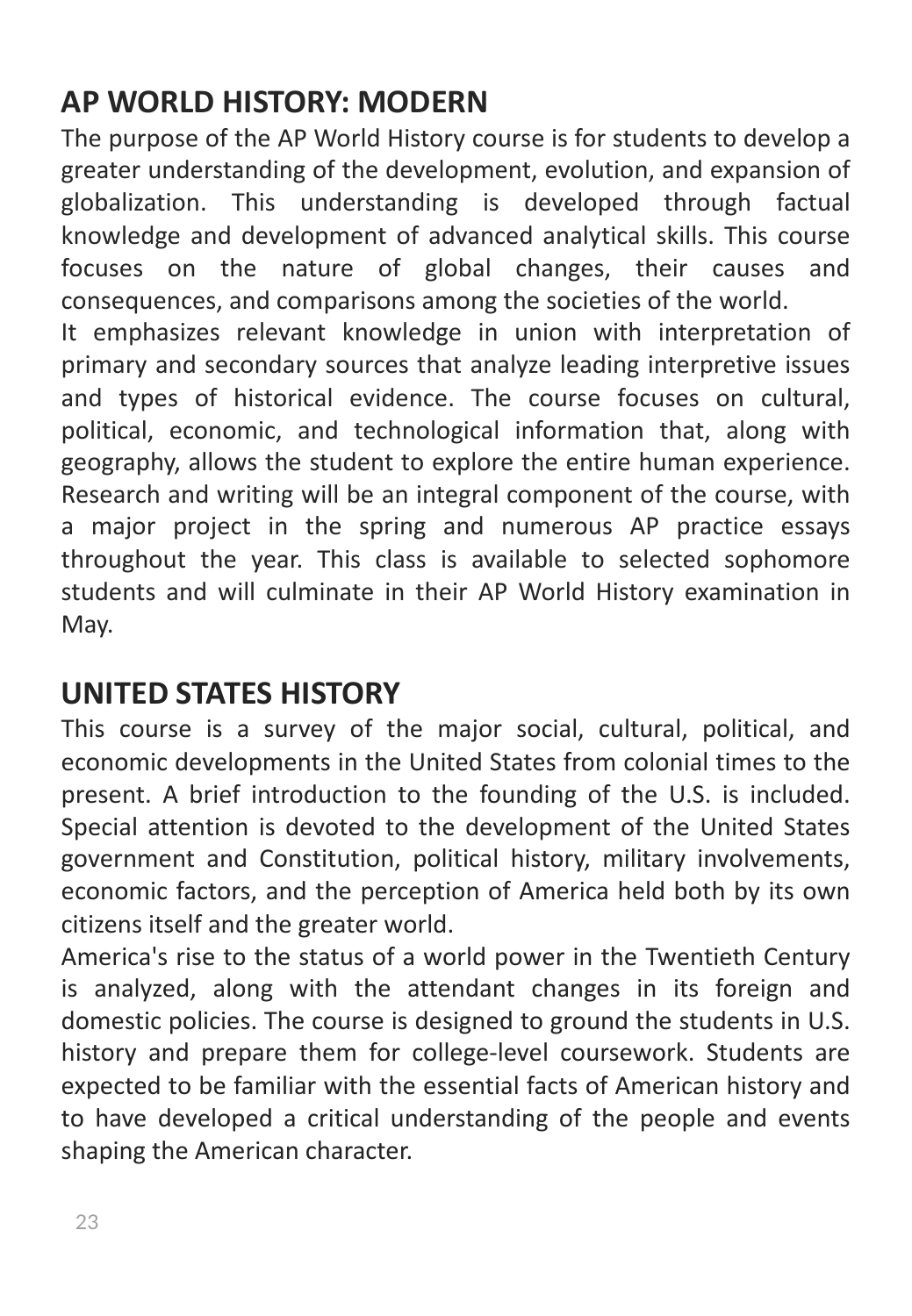#### **AP UNITED STATES HISTORY**

This course is a survey of American history from colonial times to the modern era with emphasis on the political, economic, and diplomatic events of United States history, as well as the social and cultural evolution of the American people. The course also aims to familiarize students with the critical thinking skills and research methods of the historian through comparison and analysis of both prim1a7ry and secondary source materials. Several outside projects are required, and students are planning to take the AP Exam at the end of the course.

#### **UNITED STATES GOVERNMENT**

This course is designed to teach students how the federal government works and to prepare them to be engaged, informed citizens. Students will learn the philosophy of the Founding Fathers regarding the purpose of government and the rights of individuals and how the Constitution embodies that philosophy. Students will gain an understanding of how the size and powers of the national government have changed and grown over two centuries.

The class will examine the structure and functions of the three branches of government. Students will also examine the electoral system, political parties, modern politics, and the mechanisms by which public policy is created and altered.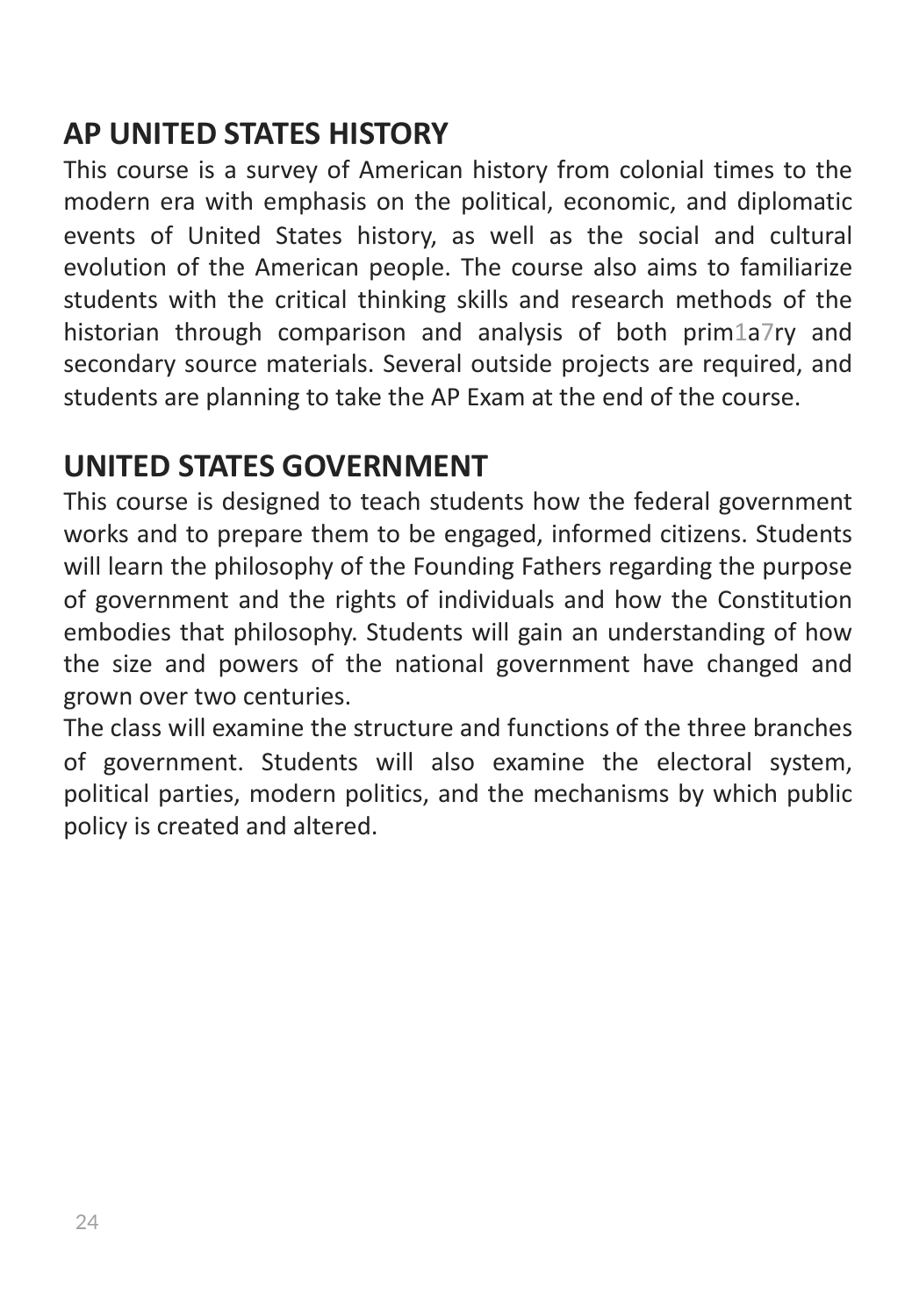## **AP U.S. GOVERNMENT AND POLITICS**

This course is a college-level introduction to American government designed to replicate in scope and depth an introductory college course in political science. The course also prepares students for the AP test. Students will learn the philosophy of the Founding Fathers regarding the purpose of government and the rights of individuals and how the Constitution embodies that philosophy. Students will gain an understanding of how the size and powers of the national government have changed and grown over two centuries.

The class will examine the structure and functions of the three branches of government. Students will also examine the electoral system, political parties, modern politics, and the mechanisms by which public policy is created and altered. Particular focus will be given to individual rights and freedoms as defined and interpreted by the Supreme Court.

#### **AP COMPARATIVE GOVERNMENT AND POLITICS**

This college level course, designed to prepare students for the Advanced Placement exam focuses on government and politics in other countries and provides a theoretical framework to compare political systems around the world. At the conclusion of the course, students should be able to describe common types of governments and cultures in the world, compare and analyze their governments and societies, and describe their interaction in a global world. The main countries of focus are the United Kingdom, Russia, China, Mexico, Nigeria, and Iran.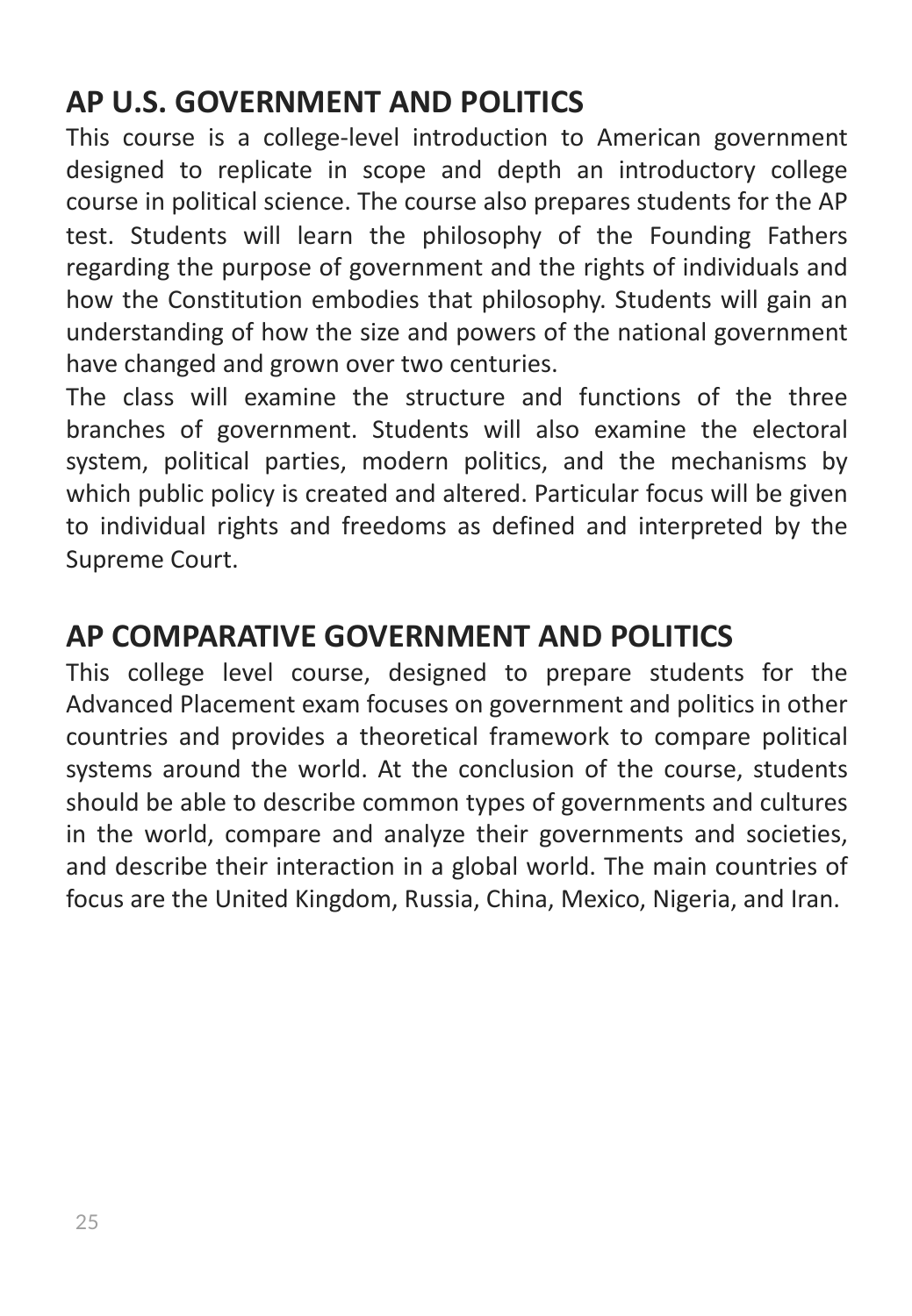## **ECONOMICS**

This course introduces the tools and concepts of economic analysis. A study of microeconomics and macroeconomics is included with an emphasis on developing the vocabulary necessary for discussing, reading, and understanding basic economic and political issues. The application of economic concepts and vocabulary to national and international issues is encouraged through student- led discussions of political and economic topics.

#### **AP MICROECONOMICS**

The purpose of the AP Microeconomics course is to provide an in-depth study into the smaller, finer workings of the economy. In particular, students focus on the cost-benefit analysis of thinking, using supply and demand graphs to envision and manipulate a variety of markets (perfectly competitive, oligopolies, monopolistically competitive, and monopolies), and to see how consumers and producers interact in markets. In addition, students see the impact of government on these specific markets.

#### **AP MACROECONOMICS**

This course will offer an in-depth examination of macroeconomic principles and their applications. Emphasis will be placed on fiscal and monetary policy, as well as international trade and finance. The course will prepare students to take the Advanced Placement exam in macroeconomics.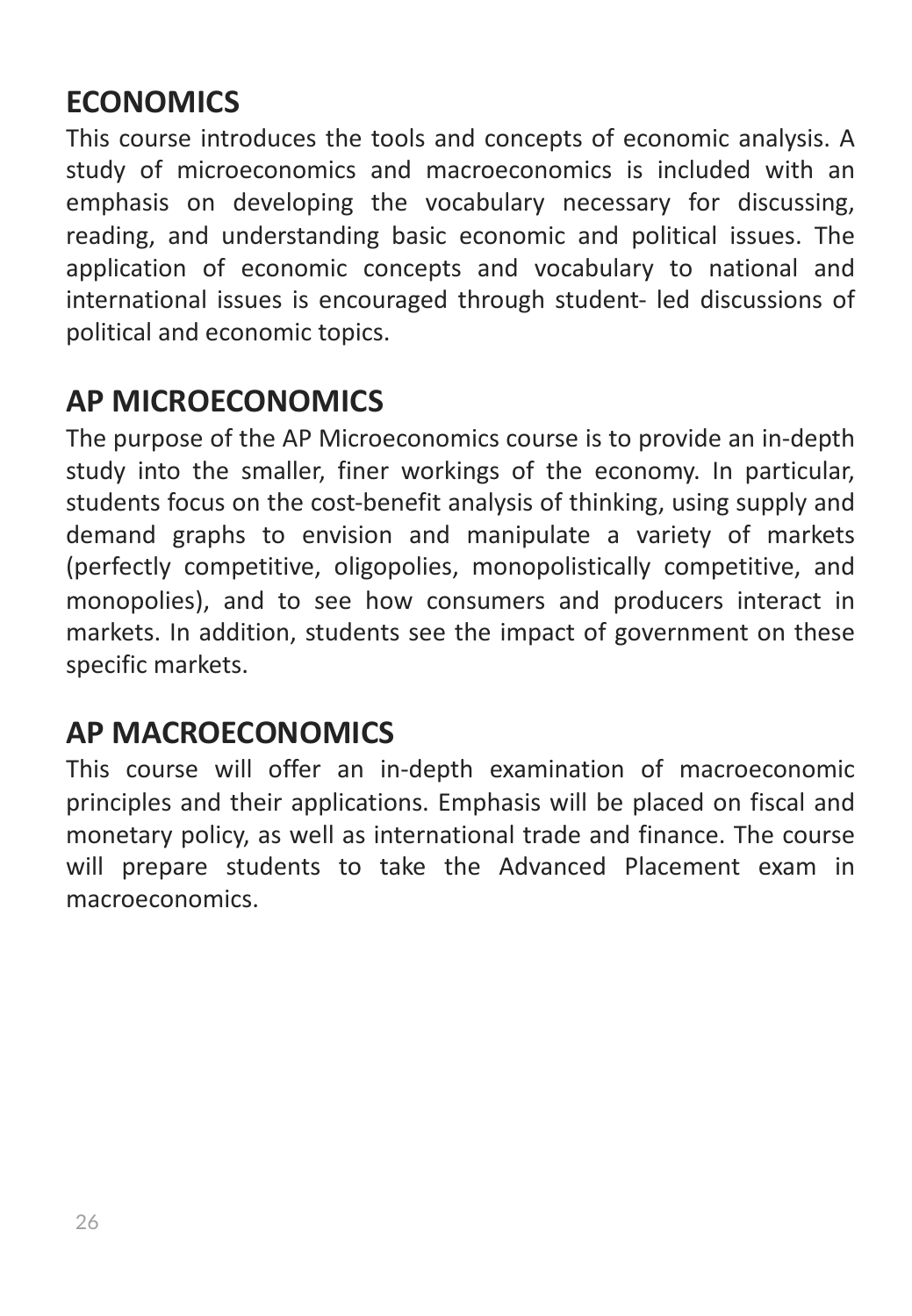## **AP EUROPEAN HISTORY**

This course covers the period from the late Middle Ages to the present. The political, social, economic, intellectual, and artistic developments of Europe during this period provide the framework for the course. In addition to a text, secondary and primary source materials are used to study these developments. Throughout the year a series of take-home essays, DBQ essays, and objective tests are assigned. Students are planning to take the AP exam in May.

#### **AP HUMAN GEOGRAPHY**

This is a dynamic and engaging class that covers the key concepts and topics that are part of living in a global community. It combines, current events, global trends, politics, history, economics, culture and industry. Students are expected to have a desire to be Global citizens and be committed to keeping themselves informed on what is going on in the world. The broad spectrum of material covered means that this course would be useful for any number of university or career choices.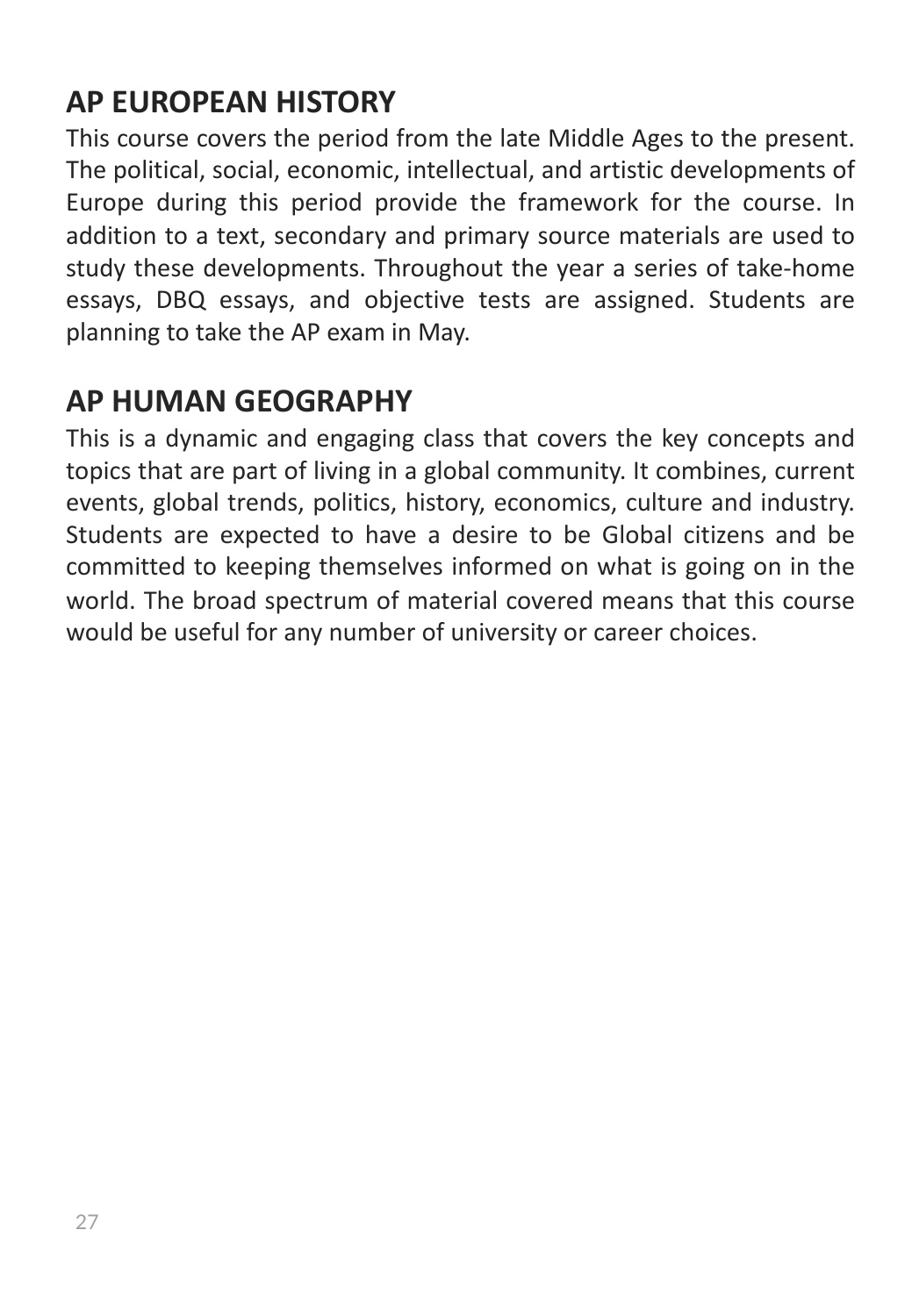## **PSYCHOLOGY**

Many inter-personal conflicts are caused either because we don't understand the thoughts or emotions that motivate others, or we don't fully understand our own emotions and motivations. This introductory course in psychology is designed to equip students with an understanding of human psychology to aid them in their life-long journey toward a greater understanding of themselves and how to find happiness in their personal relationships with others.

Topics covered will include research methodology, dreaming and states of consciousness, learning and memory, types of intelligence, psychological development and challenges in childhood, personality development and personality types, and abnormal psychology.

#### **AP PSYCHOLOGY**

Building upon and expanding on the concepts presented in Introduction to Psychology, this AP Course is designed to provide a college-level understanding in the study of behavior and mental processes.

Students will review and gain additional knowledge regarding historical and contemporary approaches to psychology, psychological methodology, states of consciousness, learning and memory, developmental psychology, personality development, and abnormal psychology. New topics discussed in this course include the biology of behavior, sensation and perception, motivation and emotion, psychological treatments and social psychology.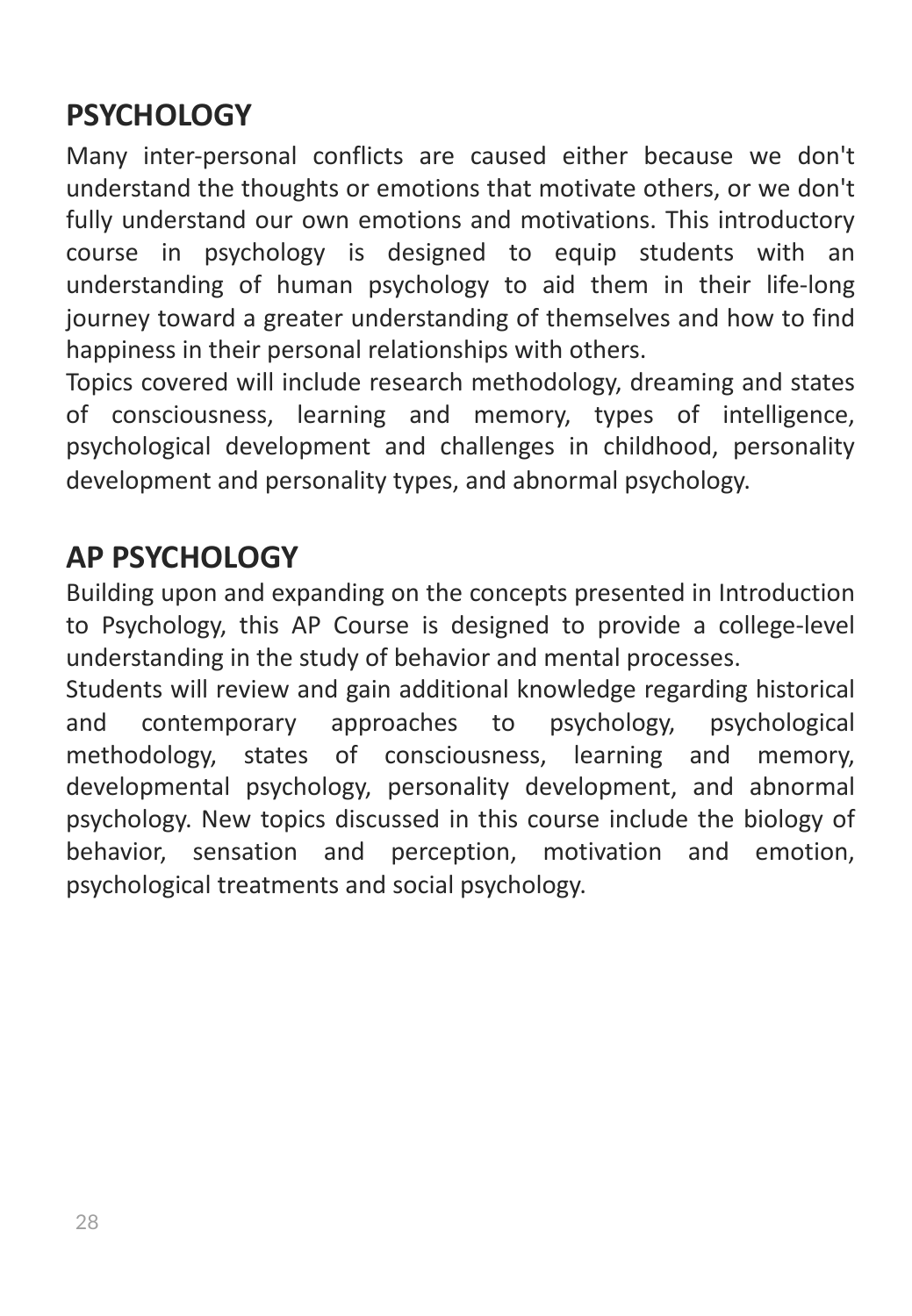## **SCIENCE**

Science courses in the ninth through 12th grades offer a traditional college preparatory curriculum. This curriculum fulfills our students' need for the basic science education necessary for all adults to be productive, responsible, and informed citizens in today's world. It also prepares those students who wish to continue their study of science in college.

A variety of science elective courses broadens understanding and allows students to pursue deeper interests. AP classes are offered for students who wish to pursue their studies at a higher level.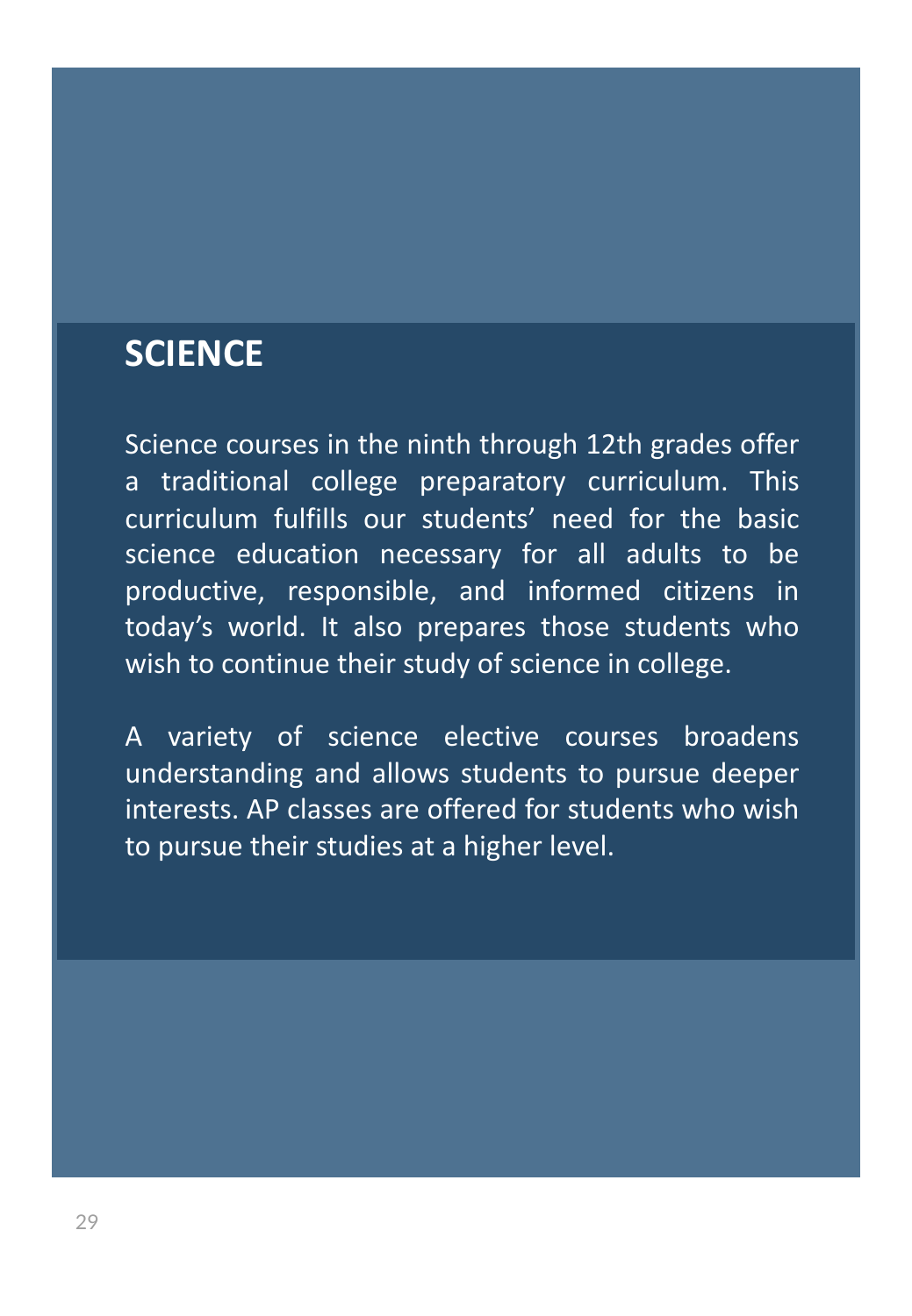## **BIOLOGY**

This course is an inquiry-based study of the characteristics and organization of living things. Topics include cell structures and functions, cellular processes, an introduction to inorganic and organic chemistry, human nutrition and digestion, environmental principles, evolution, and the molecular genetics of multicellular organisms. Lab exercises, experimental design, graphing, and lab reports are important components of this class.

#### **AP BIOLOGY**

This is a college-level course fostering an in-depth level of understanding. The course helps the student develop a conceptual framework for modern biology by addressing four "Big Ideas" evolution drives the diversity of life; biological systems use free energy and molecules to grow, reproduce, and maintain homeostasis; living systems store, transmit, and respond to information; and biological systems interact with each other.

Students will develop advanced inquiry skills during laboratory investigations and gain an appreciation for current social and ethical issues at various points in the course. Several outside projects are required, and students take two mock AP exams in preparation for the required AP exam at the end of the course.

#### **CHEMISTRY**

This course investigates matter and change, measurements, problemsolving, atomic structure, nuclear chemistry, periodic law, chemical bonding, writing formulas, nomenclature, equations, stoichiometry, gas laws, solutions, acids and bases, and organic chemistry. Labs and activities are held as appropriate to the topic being studied, and formal lab reports will be written.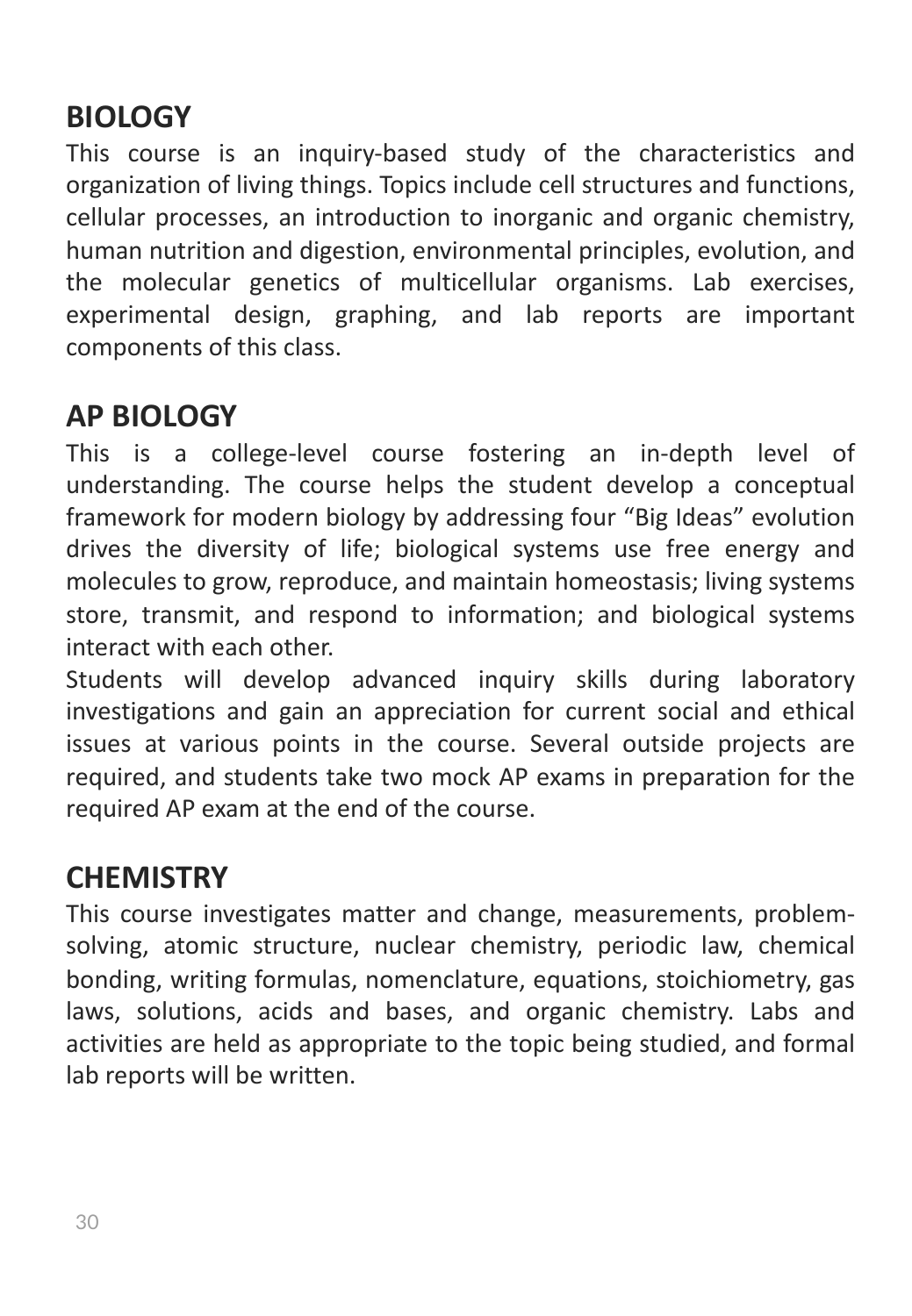## **AP CHEMISTRY**

This course is a college-level course. The first semester is a review of the topics covered in Honors Chemistry. The students are expected to have the maturity to handle large amounts of material in a more independent manner. Homework is given daily but not checked daily. Instead, weekly quizzes are given over the same material. Testing is done once a month on average and plays heavily on the overall grade. The students spend one double period a week in the lab and are expected to perform the experiments with minimum help from the instructor. They are also expected to complete one problem set of equations from old AP exams each week. Second semester is spent

performing in- depth studies of thermodynamics, chemical equilibrium, kinetics, electrochemistry, nuclear chemistry, and some organic chemistry.

#### **PHYSICS**

This course is a classical physics course that introduces students to a quantitative method of looking at the physical world. Topics covered include motion, mechanics, Newton's Laws, forces, energy, momentum, light, reflection, simple harmonic motion, fluids, waves, sound, and thermodynamics.

Technology along with problem solving using math (algebra + basic trigonometry) are incorporated to gain well-rounded knowledge of physics concepts. Hands-on lab activities will be conducted to demonstrate topics learned in class and develop data analysis and interpretation skills.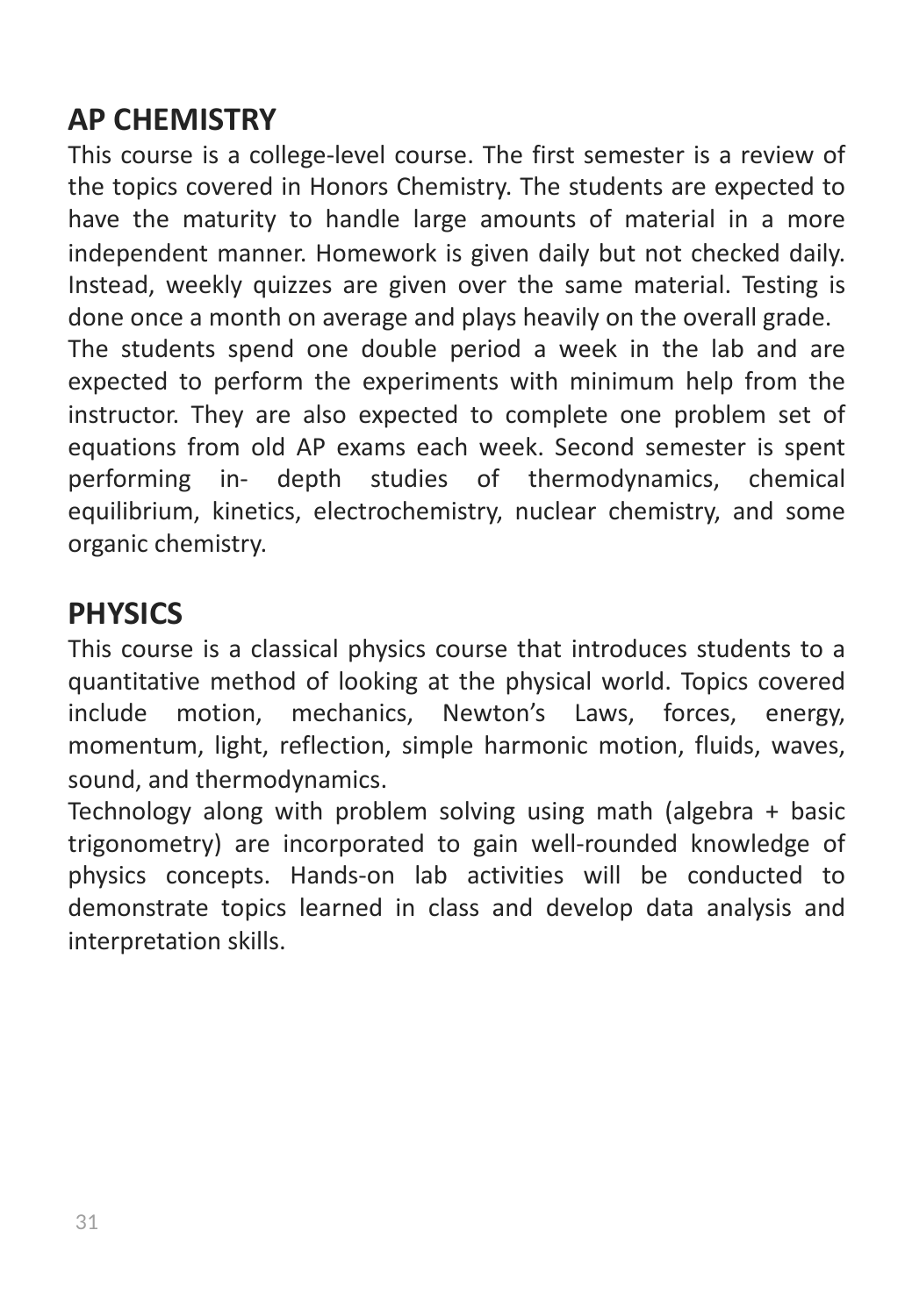## **AP PHYSICS I**

In this course students will explore the first semester of college physics. The main principles of study will be Newtonian mechanics (including rotational motion); work energy and power; mechanical waves and sound; and simple circuits. This course will encompass core scientific principles, theories, and processes that cut across traditional boundaries and provide a broad way of thinking about the physical world.

Students will establish lines of evidence and use them to develop and refine testable explanations and predictions of natural phenomena. Twenty-five percent of instructional time will be devoted to hands-on laboratory work with an emphasis on inquiry-based investigations.

#### **AP PHYSICS II**

In this course students will explore the second semester of college physics. The main principles covered are fluids, thermodynamics, electricity, magnetism, optics, and topics in modern physics. Students will focus on disciplinary practices, which promote a more engaging and rigorous experience.

The students will use representations and models to solve problems, plan and implement data collection strategies, and engage in scientific questioning to extend thinking. Twenty-five percent of instructional time will be devoted to hands-on laboratory work with an emphasis on inquiry-based investigations.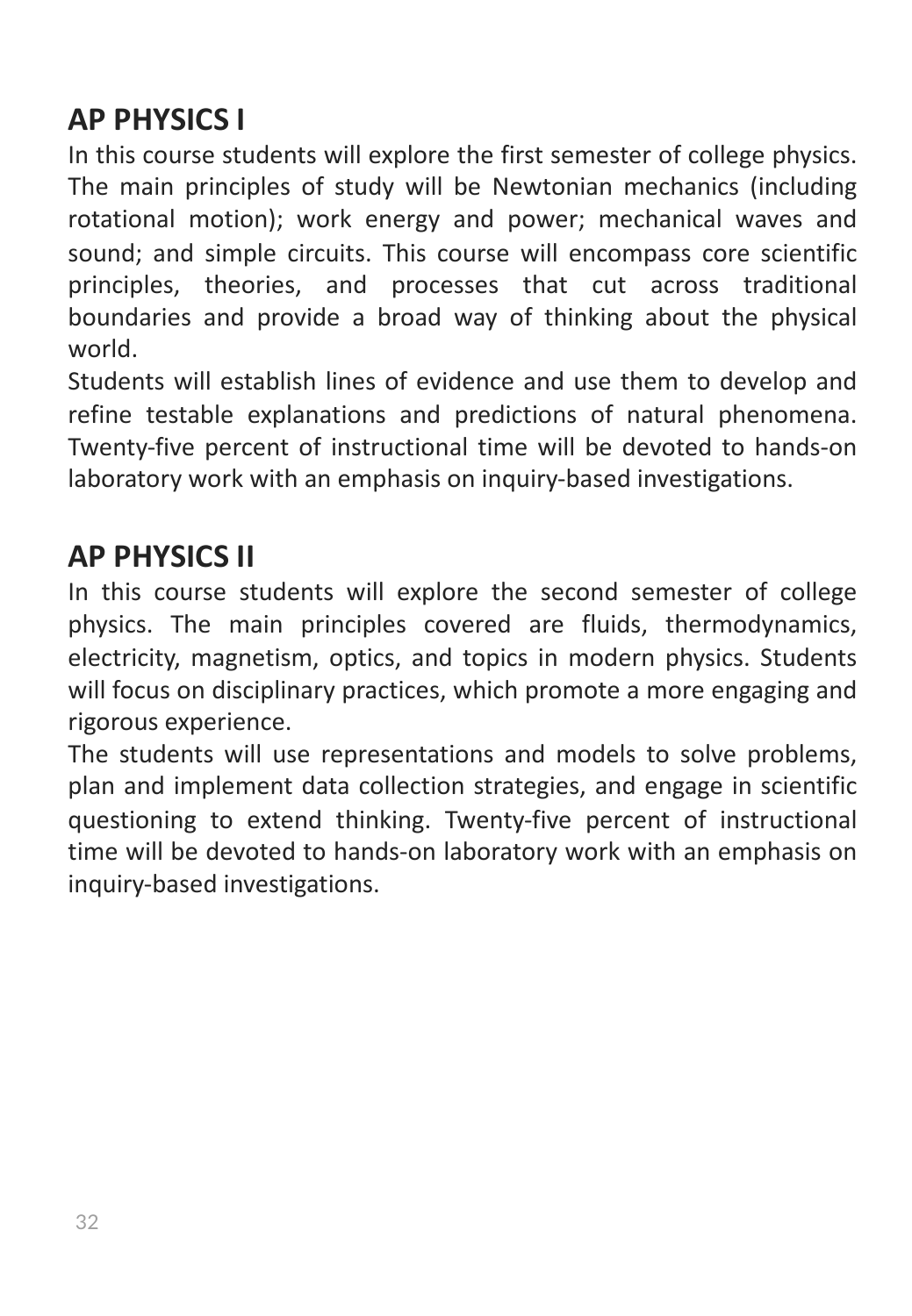## **AP PHYSICS C: ELECTRICITY AND MAGNETISM**

Explore concepts such as electrostatics, conductors, capacitors and dielectrics, electric circuits, magnetic fields, and electromagnetism. You'll do hands-on laboratory work and in-class activities to investigate phenomena and use calculus to solve problems.

#### **AP PHYSICS C: MECHANICS**

Explore concepts such as kinematics; Newton's laws of motion, work, energy, and power; systems of particles and linear momentum; rotation; oscillations; and gravitation. You'll do hands-on laboratory work and in-class activities to investigate phenomena and use calculus to solve problems.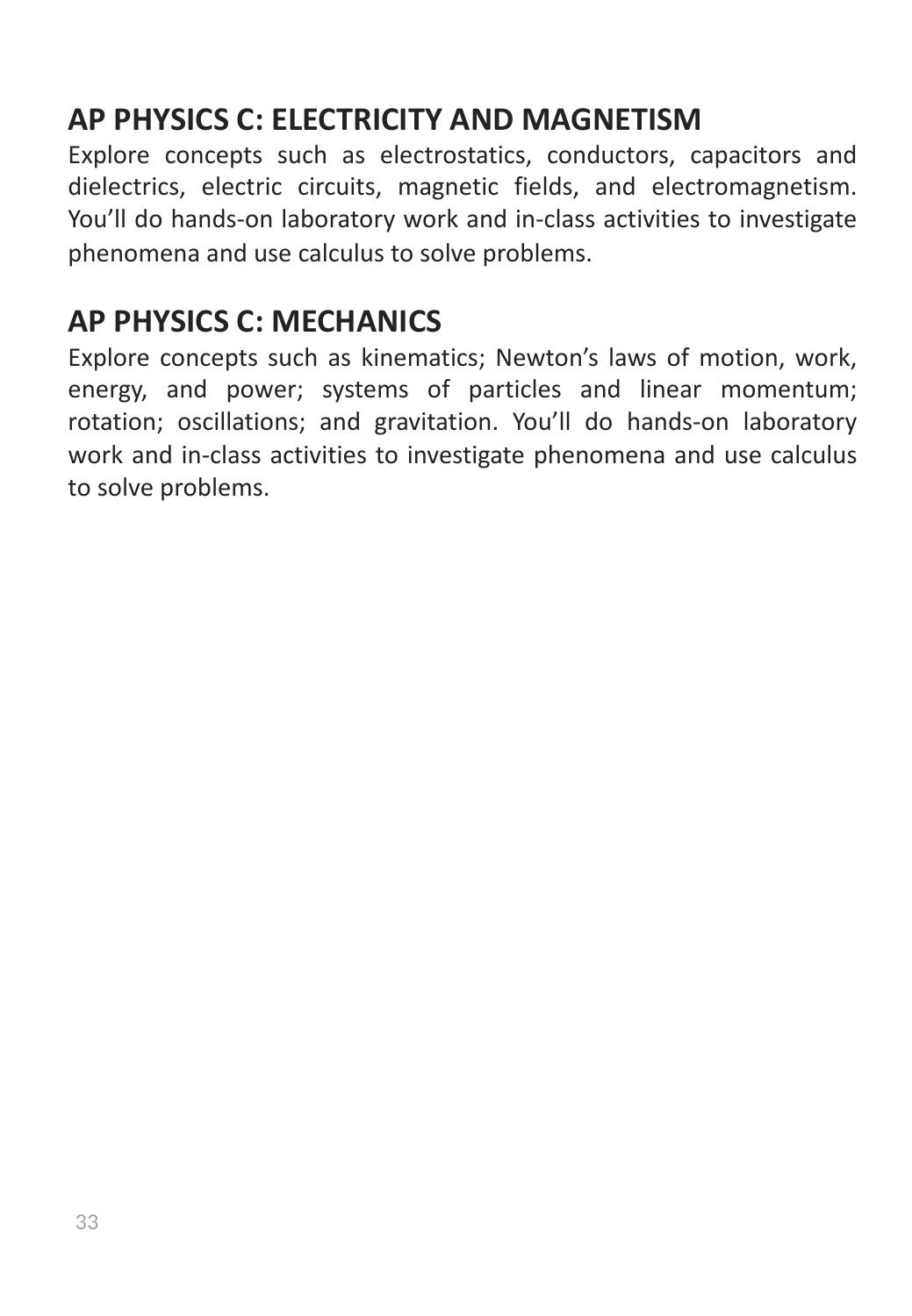#### **ENGINEERING**

This course will cover the engineering concepts, engineering problemsolving and design that are common to the study of the major fields of engineering: chemical, civil, mechanical, and electrical. While mathematics is central to the study of engineering, only basic algebra will be needed to understand the material.

Topics covered in the course will be basic mechanics of forces and dynamics of simple systems, mechanics of materials, heat and fluid flow concepts, simple engineering calculation methods, fundamentals of electricity and magnetism, and a review of chemical principles.

#### **ENVIRONMENTAL SCIENCE**

This course examines environmental issues that are of global and national concern. Included are discussions on human population growth, energy resource use, global climate change, and effects on biodiversity. Both sides to issues are presented along with the economic impact of addressing the problem.

A major research paper or project presented to the class on a topic of student interest is required. Participation in field trips is required. Lectures and discussions are supplemented with recent newspaper and magazine articles, videos, DVDs, computer simulations, and laboratory activities.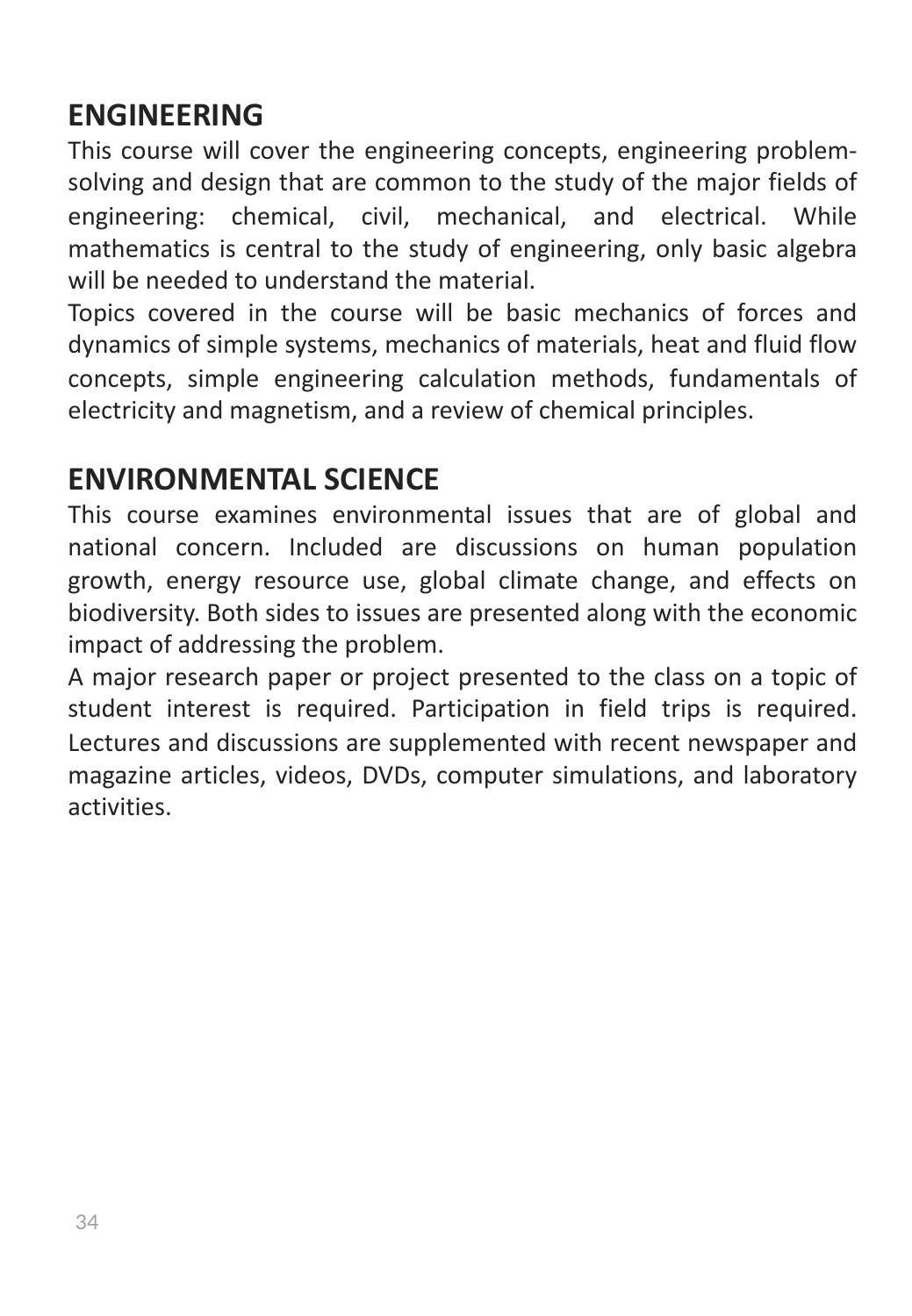# **WORLD & MORDEN LANGUAGES**

The aim of the department is to expose students to the classical and modern languages in the liberal arts tradition of a college preparatory school. The programs in the department are directed towards language learning and acquisition skills and the observation and appreciation of cultures.

Students at all levels practice communication skills through authentic media, including regular use of a language lab. Our students learn how other languages work and see how English is tied into a universal linguistic and cultural phenomenon.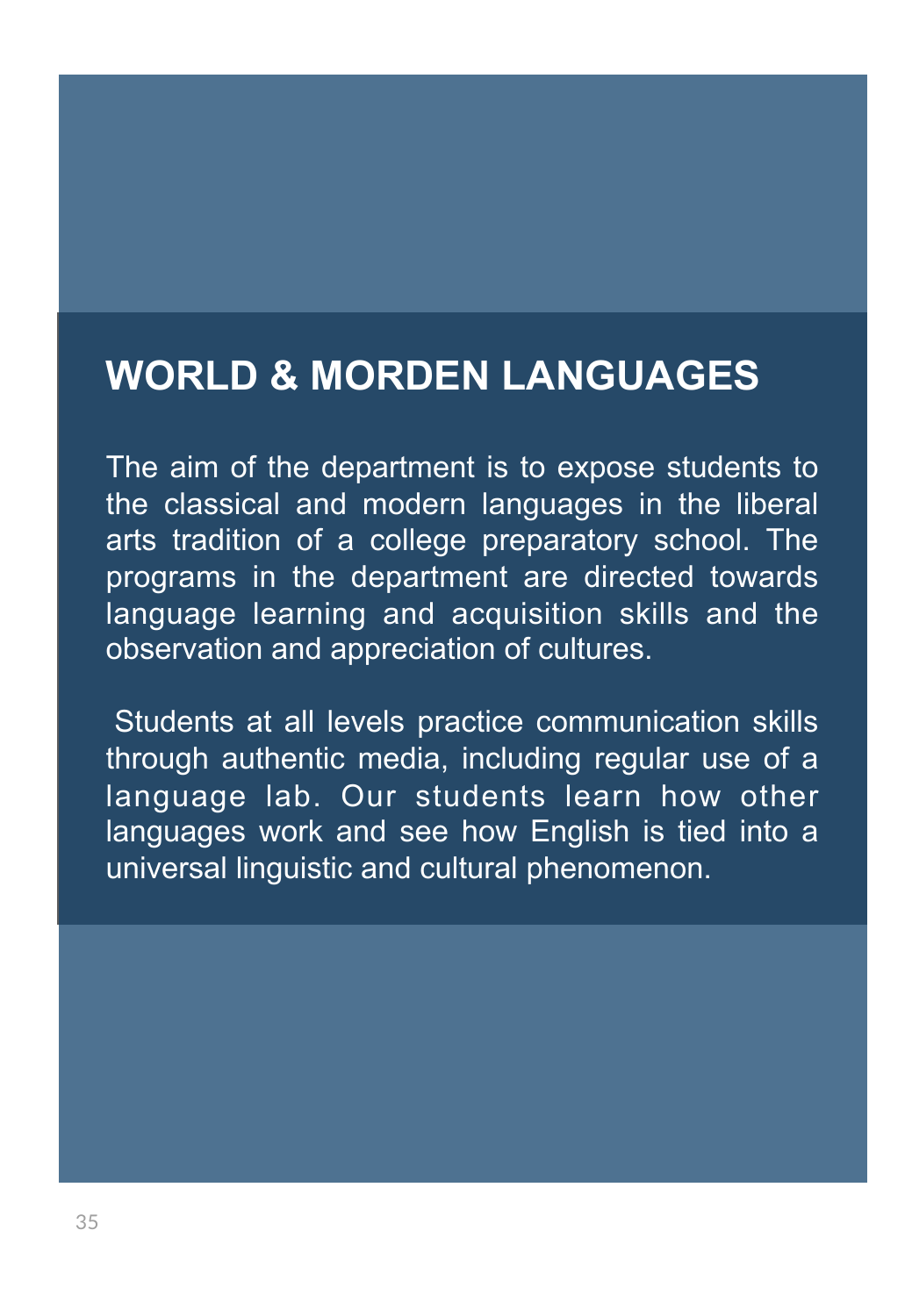#### **FRENCH I**

This beginning course stresses the development of the four language skills: listening, speaking, reading, and writing. Students concentrate on learning the foundations of the French language, including vocabulary, idiomatic expressions, and grammar structures. Students are introduced to the culture of France and French-speaking countries.

#### **FRENCH II**

French II continues to develop the four language skills: listening, speaking, reading, and writing. The focus is on the increasing acquisition of thematic vocabulary, grammar structures, and verb tenses. Students continue to study French culture with an emphasis on Paris through the use of authentic materials.

#### **FRENCH III**

French III emphasizes interpersonal exchanges and the use of more complex sentence structures, tenses, and vocabulary. Students continue to study French society and culture through a variety of authentic sources. The honors class covers the French III curriculum at an accelerated pace with additional readings, vocabulary, and grammar. The study of grammar is detailed and in-depth. Students are expected to write and speak French on a regular basis.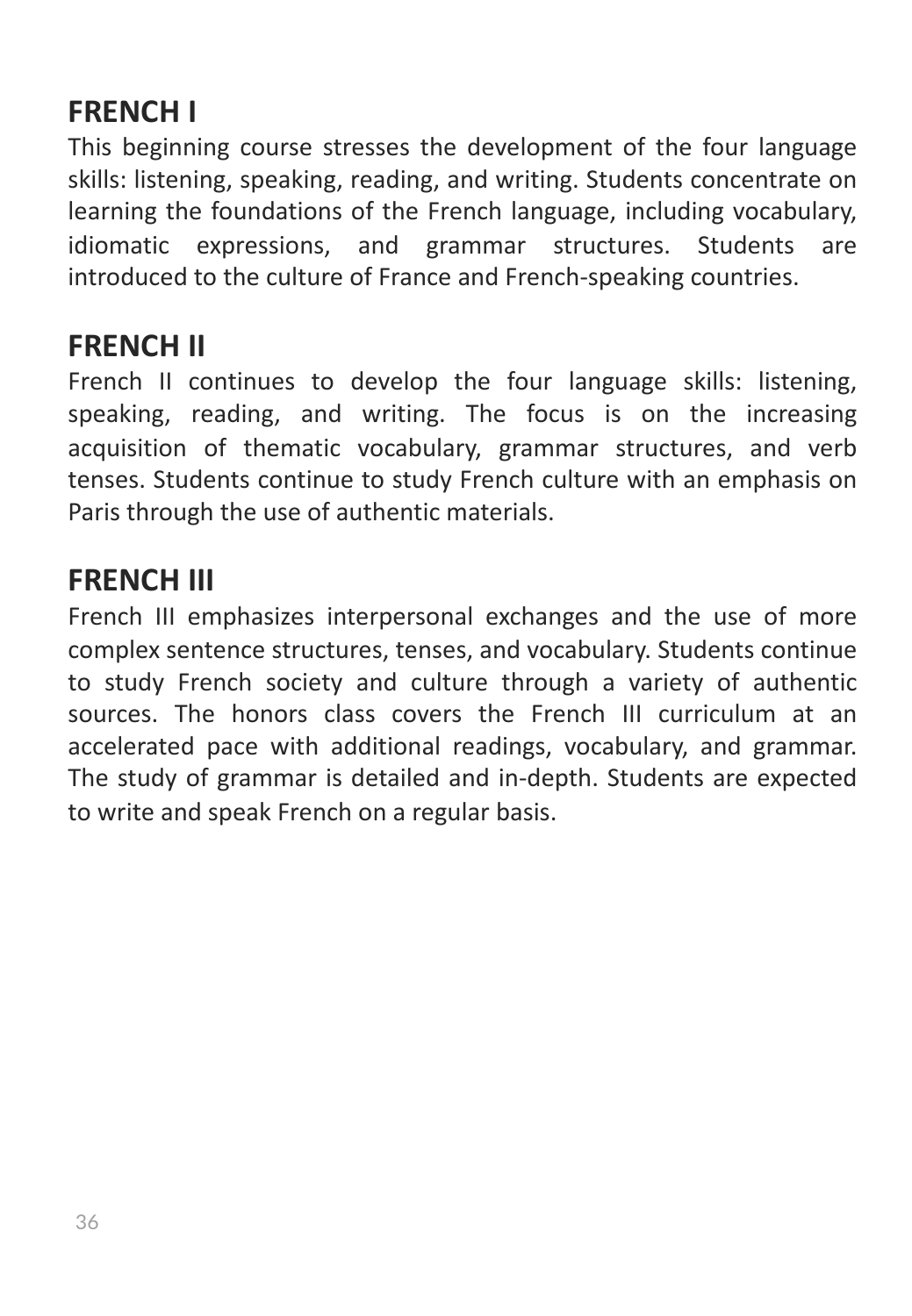## **FRENCH IV**

French IV includes an in-depth review and study of French structures, grammar, and vocabulary. A major focus is placed on improving listening, speaking, reading, and writing skills through study and discussions of different aspects of French culture and geography.

The honors course is a preparatory course for AP French, which focuses on grammar and vocabulary in the context of the four language skills: listening, speaking, reading, and writing. To this end, we use authentic materials from literature and media from France and French-speaking areas of the world. The course is conducted primarily in French.

## **AP FRENCH LANGUAGE AND CULTURE**

This course focuses on increasing proficiency in the four language skills through review of grammar and exposure to authentic documents. The course involves extensive readings and discussion of works around the six integrating themes required from the AP College Board. The class is conducted entirely in French. Students take the AP French Language and Culture examination in May.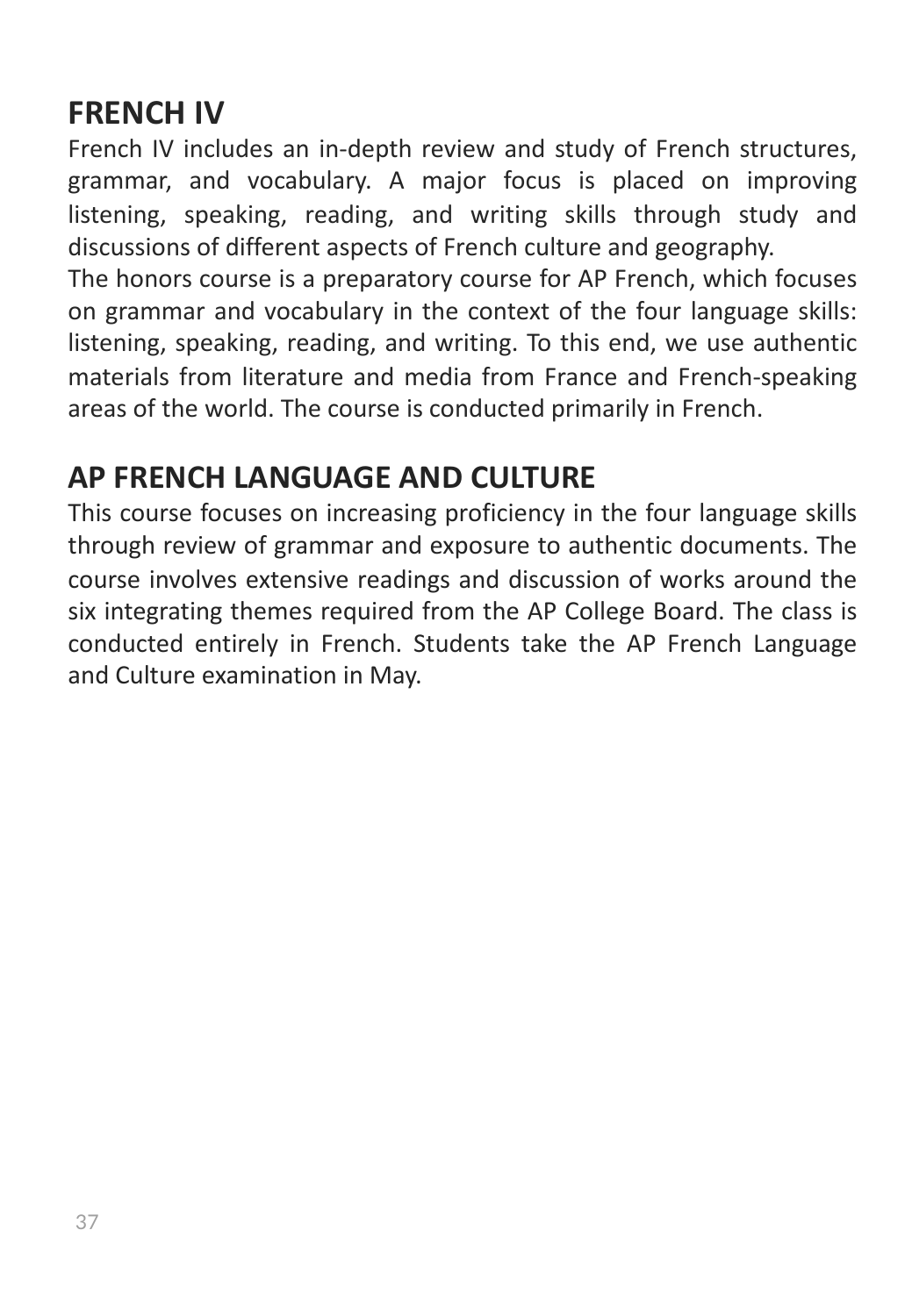## **SPANISH I**

This course is an introduction to the language, culture, and geography of Spanish- speaking countries. Emphasis is placed on the fundamentals of listening, speaking, reading, and writing. Skills are developed through multiple resources. Students learn basic vocabulary and grammar, such as the concept of agreement, pronoun usage, and the present and preterit tenses.

#### **SPANISH II**

Spanish II covers grammatical concepts such as pronoun placement and verb tenses and mood. Students continue to build on their vocabulary. They enhance their speaking and listening skills through the use of the language lab; small group projects further help develop speaking abilities. Continued study of customs and the arts throughout the Spanish-speaking world allows students to perfect their reading and writing skills. The honors course covers the Spanish II curriculum in depth and is designed to further develop students' communicative skills by providing them with a strong grammatical base and an expanded vocabulary. Increased emphasis is given to writing and reading, including cultural material, folk tales, and legends.

#### **SPANISH III**

This course focuses on more complex grammar and vocabulary. Students learn about Spanish and Latin American culture by reading short stories and articles. Speaking and listening skills are further developed through audio activities and oral presentations. Writing skills are developed through short compositions and dictations on a variety of topics. Class is conducted in Spanish.

podcasts, and a variety of newspapers and online articles in Spanish. The honors course covers the Spanish III curriculum at an accelerated pace with additional grammar, vocabulary, and readings. The study of grammar is detailed and in-depth. Students are required to write dialogs and compositions and to give oral presentations in Spanish on a regular basis. Exposure to authentic language use is advanced through videos,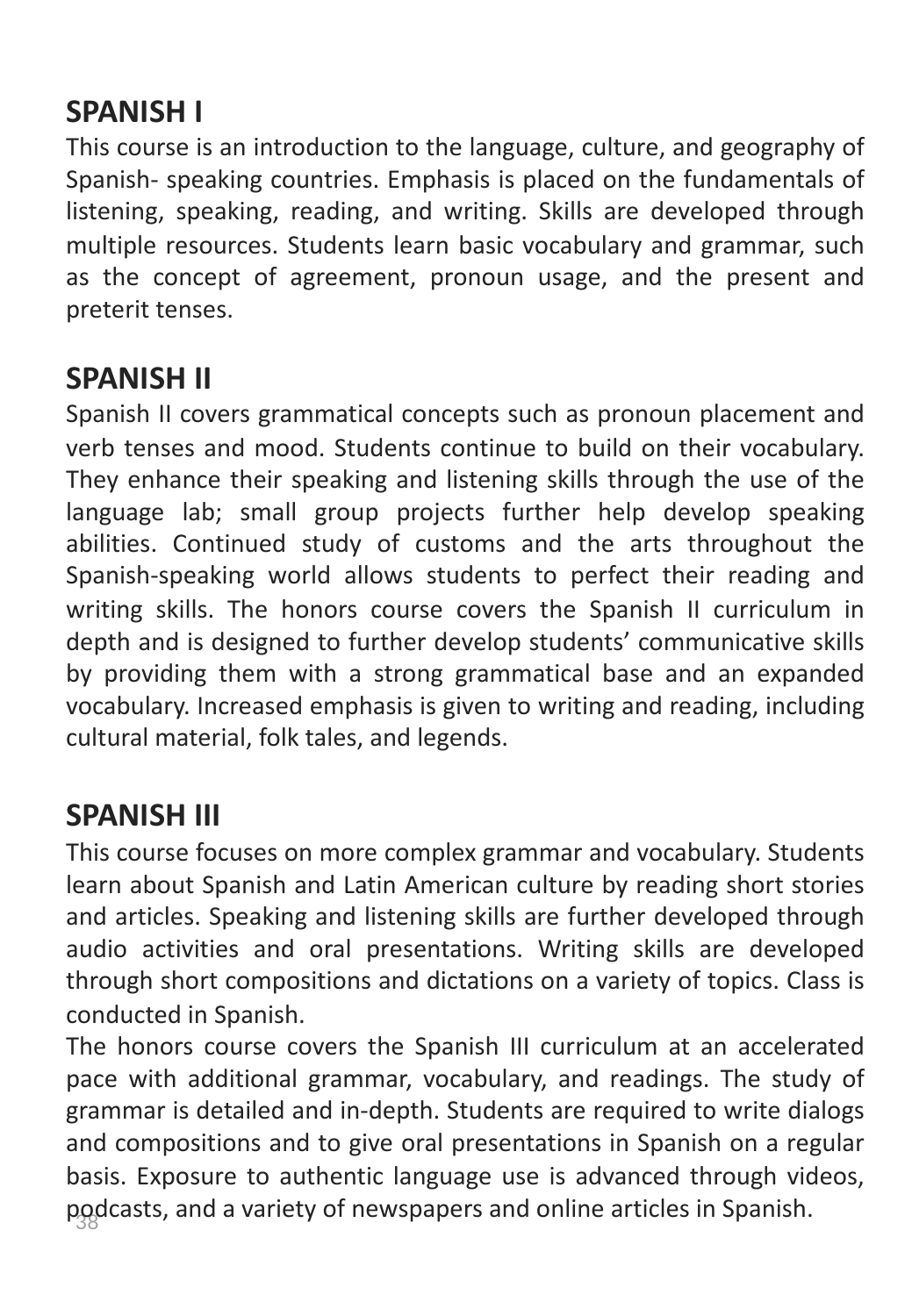#### **SPANISH IV**

Spanish IV continues the development of the four basic skills of reading, writing, listening, and speaking, with a focus on writing and speaking through the use of a variety of texts and oral presentations. Grammar is reviewed, and students write compositions and dictations on different topics. Videos and audio activities are used to enhance listening skills.

As an extension of the Spanish IV curriculum, the honors course covers authentic literary texts of various genres that provide the context through which a review of grammar is conducted and the acquisition of new vocabulary is attained. A major focus is placed on increasing the proficiency of the four language skills through discussion, giving oral presentations, listening to authentic material, and writing essays. Both Spanish IV courses are conducted in Spanish.

#### **AP SPANISH LANGUAGE AND CULTURE**

This course requires a higher degree of proficiency in speaking, writing, listening, and reading. The written skills are reinforced through letter compositions and by writing essays which integrate audio and written DBQS. Formal and informal speaking skills are further developed through discussion, listening to authentic material from media sources, and analyzing Latin American and Spanish cultural products. This class is conducted in Spanish. Students take the Spanish Language and Culture AP examination in May.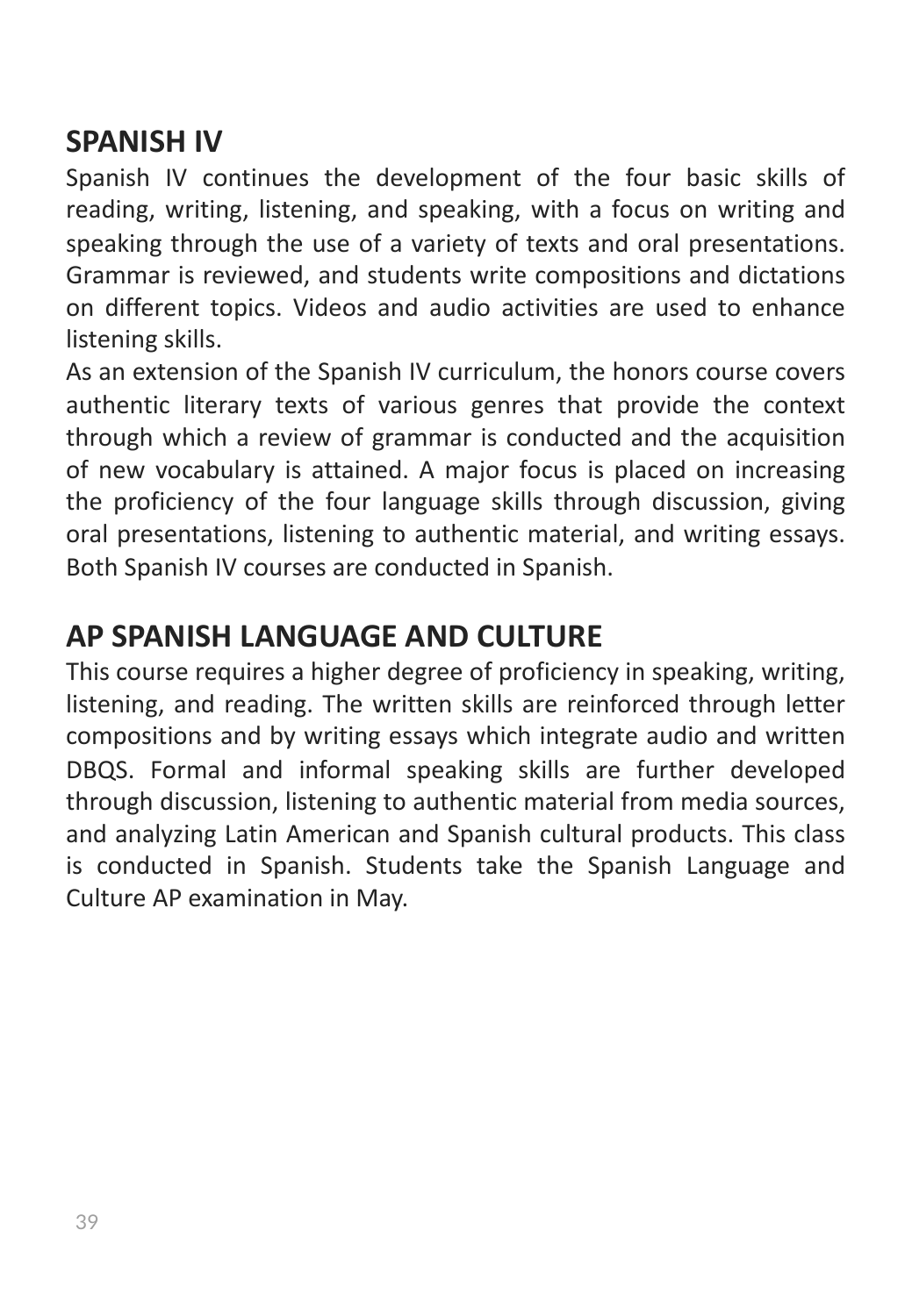# **ARTS**

In accordance with the Mission Statement, the Arts Department provides an environment for an increased understanding of self, artistic and creative talents, and our relationship to other people and the world.

Students are required to take one credits of Fine to meet graduation requirements.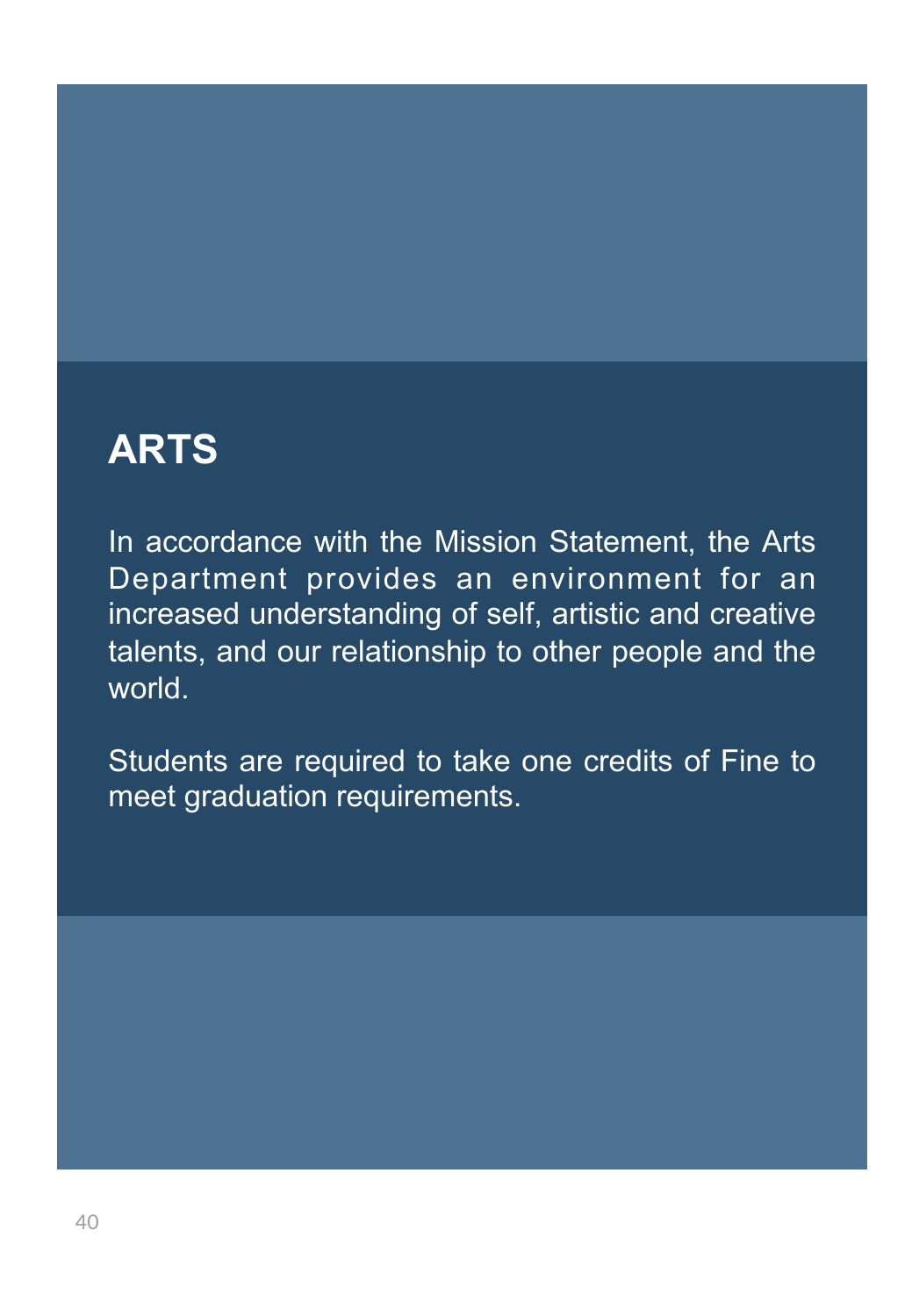#### **FOUNDATIONS OF ART**

This course is a prerequisite for all students interested in taking more than one year of Visual Arts. Students interested in pursuing an Advanced Placement Studio Portfolio in their junior or senior year will need to enroll in this course. It is a studio art course divided into four one-quarter rotations.

In this exciting art and design course, students will experience a variety of three-dimensional and two-dimensional studio processes. These processes may include ceramics, photography/digital, printmaking, drawing, painting, two-dimensional design, and other methods to be determined.

Traditional studio materials, digital cameras, scanners, printers, and Adobe Photoshop software will be used in creating artwork. Critiquing skills will be developed. Works created in this course might be considered for an Advanced Placement portfolio.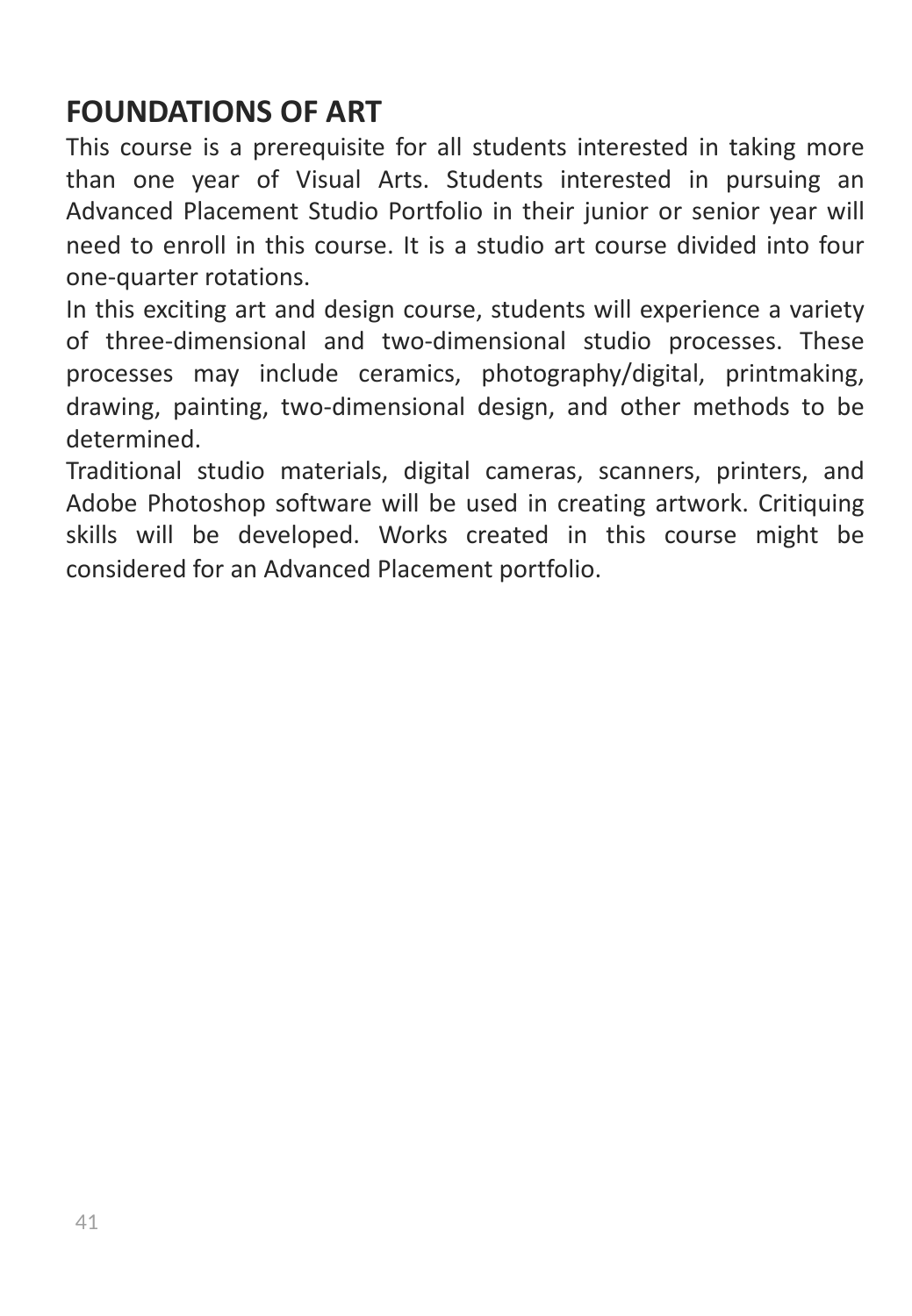## **STUDIO ART II**

In the fall semester, this intermediate-level studio course will focus on the continuation of the development of observational and technical drawing and painting skills. Students will utilize a variety of media and techniques.

In the second semester, students will be introduced to the computer as a tool in developing drawings, paintings, and two-dimensional designs. Students will utilize various programs such as Adobe Photoshop, Illustrator, and Google SketchUp. Critiquing skills will be developed throughout the year.

#### **STUDIO ART III**

In the first semester, students in this advanced-level studio class will create art that explores color theory, painting, mixed media, and printmaking. Students will create works relating to major movements in art of the 19th and 20th centuries. In the second semester, students will create art that explores drawing, painting, and printmaking. Students will broaden their visual vocabulary of styles and techniques. Critiquing skills will be developed throughout the year.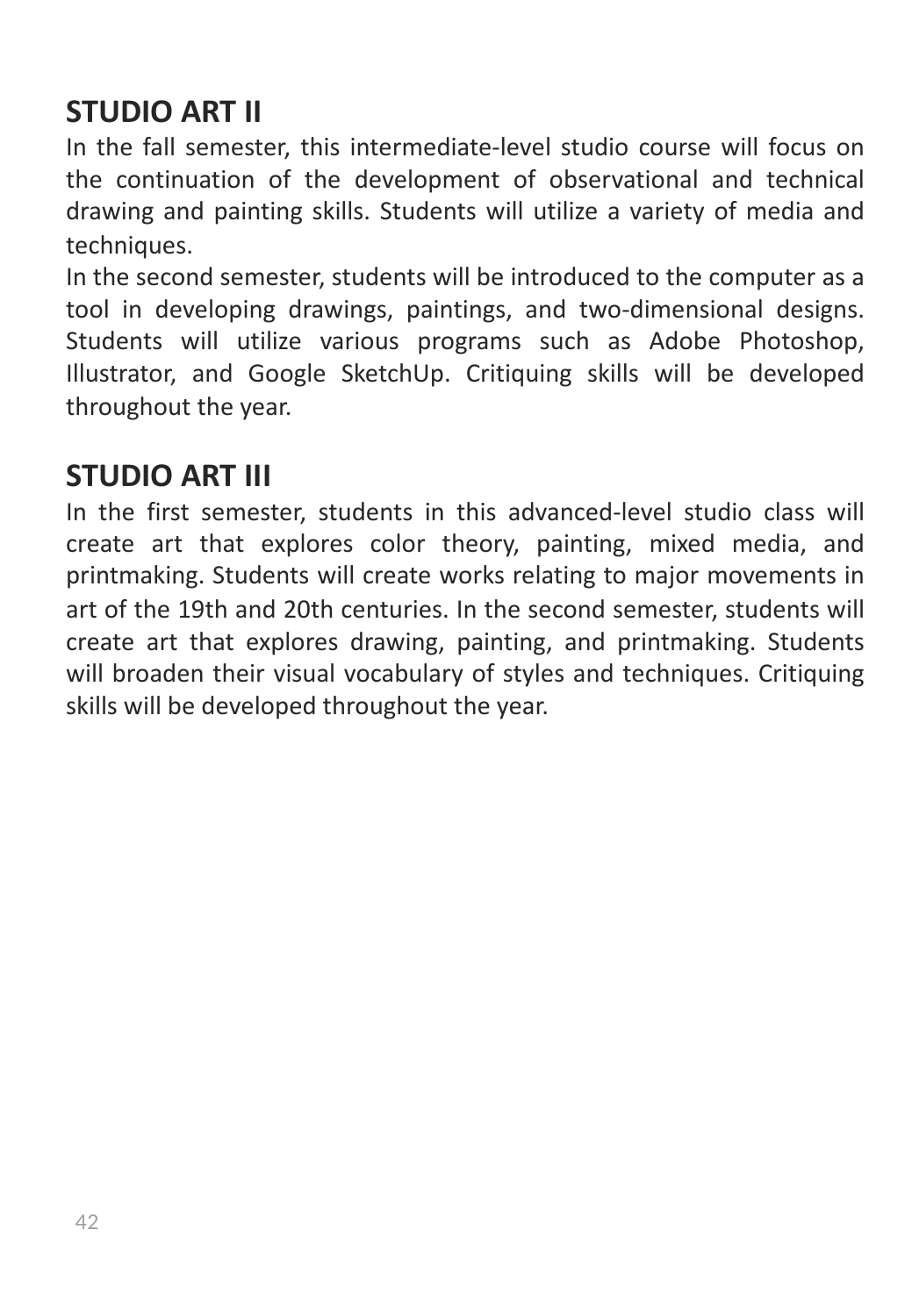#### **AP 2-D ART AND DESIGN**

This is an Advanced Placement studio class in which students will prepare portfolios of their best original artworks with the requirements outlined by the AP College Board. This course is an advanced-level directed studies studio in which students design and execute their own projects based on a theme of their choice.

Students will prepare a portfolio of artworks with requirements outlined by the Advanced Placement College Board. The portfolio will consist of digital images of the student's own artwork.

The portfolio may be used for college applications, and scholarship applications as well as the College Board AP Studio Art exam. Seniors will plan and execute an exhibition that will take place in the Jennifer and John Eagle Gallery.

#### **AP 3-D ART AND DESIGN**

In this advanced level course, students design and execute their own sculpture projects based on the theme of their choice.

Students will prepare a portfolio of artworks with requirements outlined by the College Board's Advanced Placement course description for 3D Design. The portfolio will consist of digital images of the student's own artwork.

Copies of these digital images may be used for college and scholarship applications, as well as the College Board AP Studio Art exam. Seniors will plan and execute a public exhibition including a digital presentation, artist talk, and a reception.